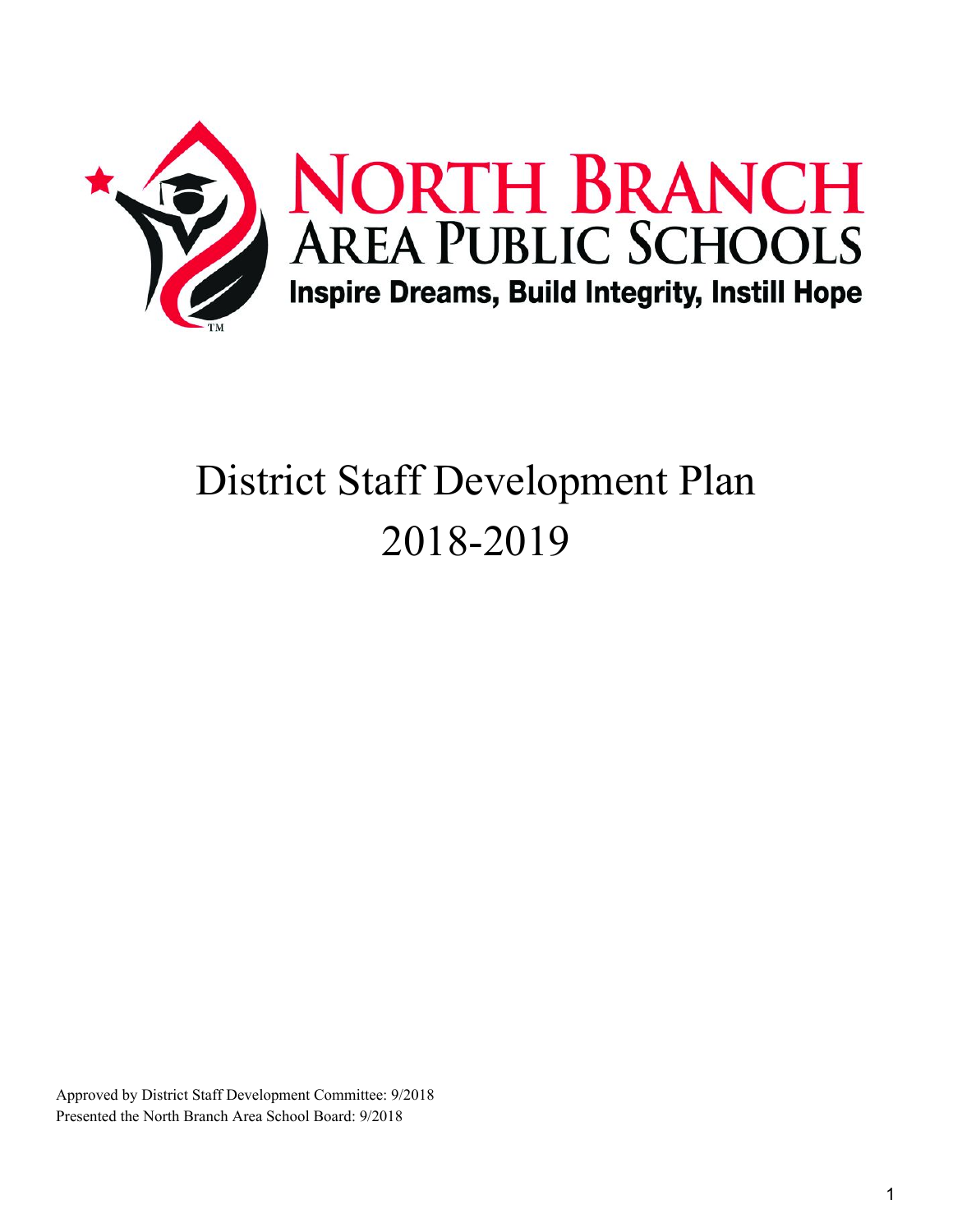| Professional Development Related Outcomes and Action Steps        | Page 4     |
|-------------------------------------------------------------------|------------|
| <b>District Staff Development Goals</b>                           | Page 5     |
| Responsibilities of District Staff Development Advisory Committee | Page 6     |
| <b>Current Terms of Service</b>                                   | Page 7     |
| Responsibilities of District Staff Development Coordinator        | Page 8     |
| Responsibilities of Site Staff Development Committees             | Page 9     |
| Responsibilities of Site Staff Development Chairperson            | Page 10    |
| Responsibilities of Site Staff Development Committee Member       | Page 11    |
| <b>District Staff Development Budget</b>                          | Page 12    |
| <b>District Staff Development Evaluation</b>                      | Page 13    |
| 2018-2019 Site Plans and Goals                                    | Appendix A |
| Minnesota Statutes on Staff Development                           | Appendix B |
| National Standards for Staff Development                          | Appendix C |
| <b>District Instructional Practices Survey</b>                    | Appendix D |
| <b>WWN PD</b>                                                     | Appendix E |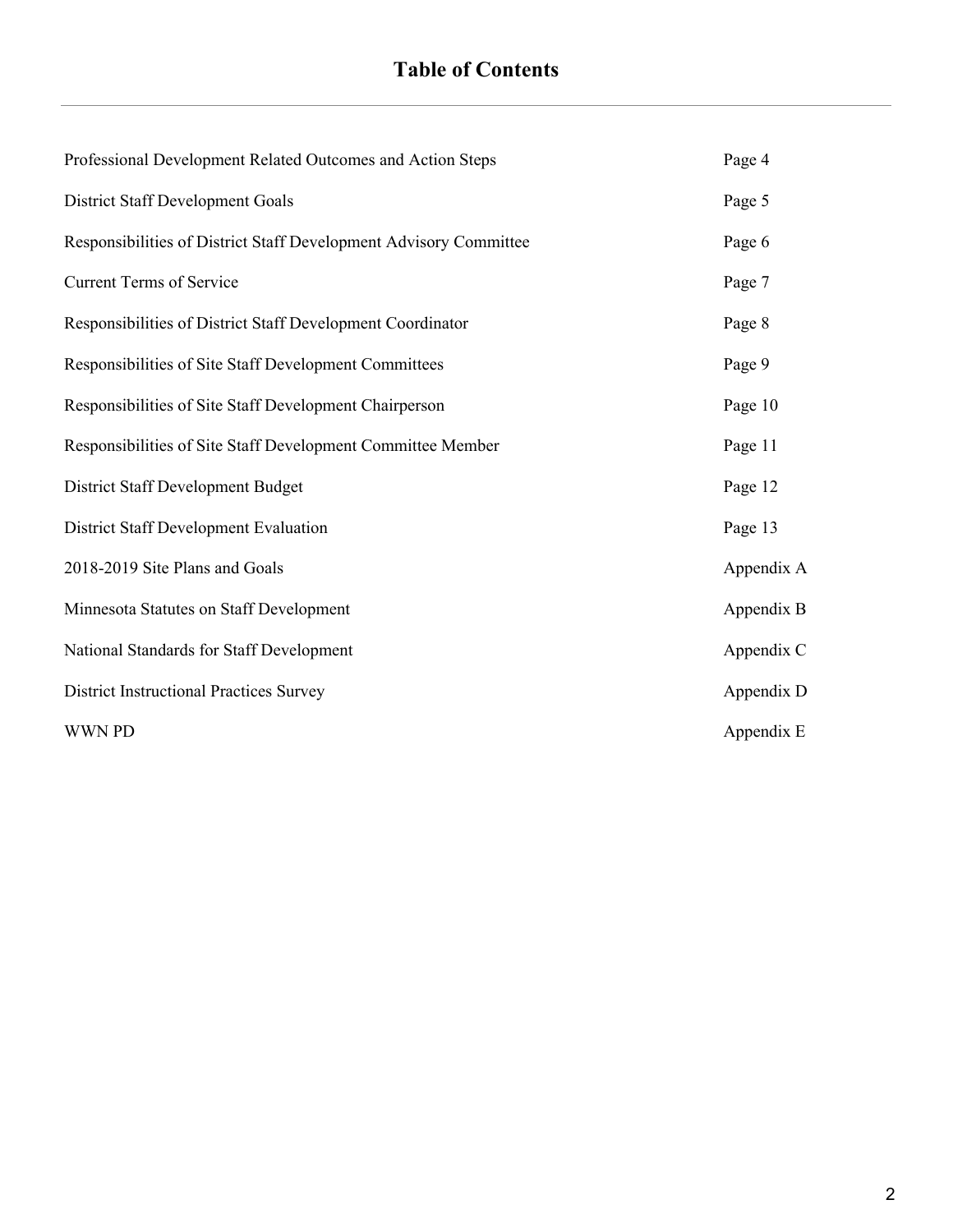This District Staff Development Plan has been prepared by the District Staff Development Committee. The foundation upon which this plan is built includes: District 138 School District Goals and Strategic Plan, Minnesota State Statutes which include the Legislative Mandated Staff Development Goals and the National Standards for Staff Development. (See Appendix.)

-

The ultimate goal of the Staff Development program is to increase student learning and achievement. Research proves that students learn best from teachers and staff members who have the necessary knowledge and skills to meet the needs of their students. Working for North Branch Area Public Schools has to be as much about learning as it is about teaching. Teachers and staff members must have time to learn together and support each other in their learning. In order to be effective, schools must focus their efforts around common goals for student success.

We consider this plan to be a continuous improvement plan. It contains the key components needed to support increased student learning and staff professional development.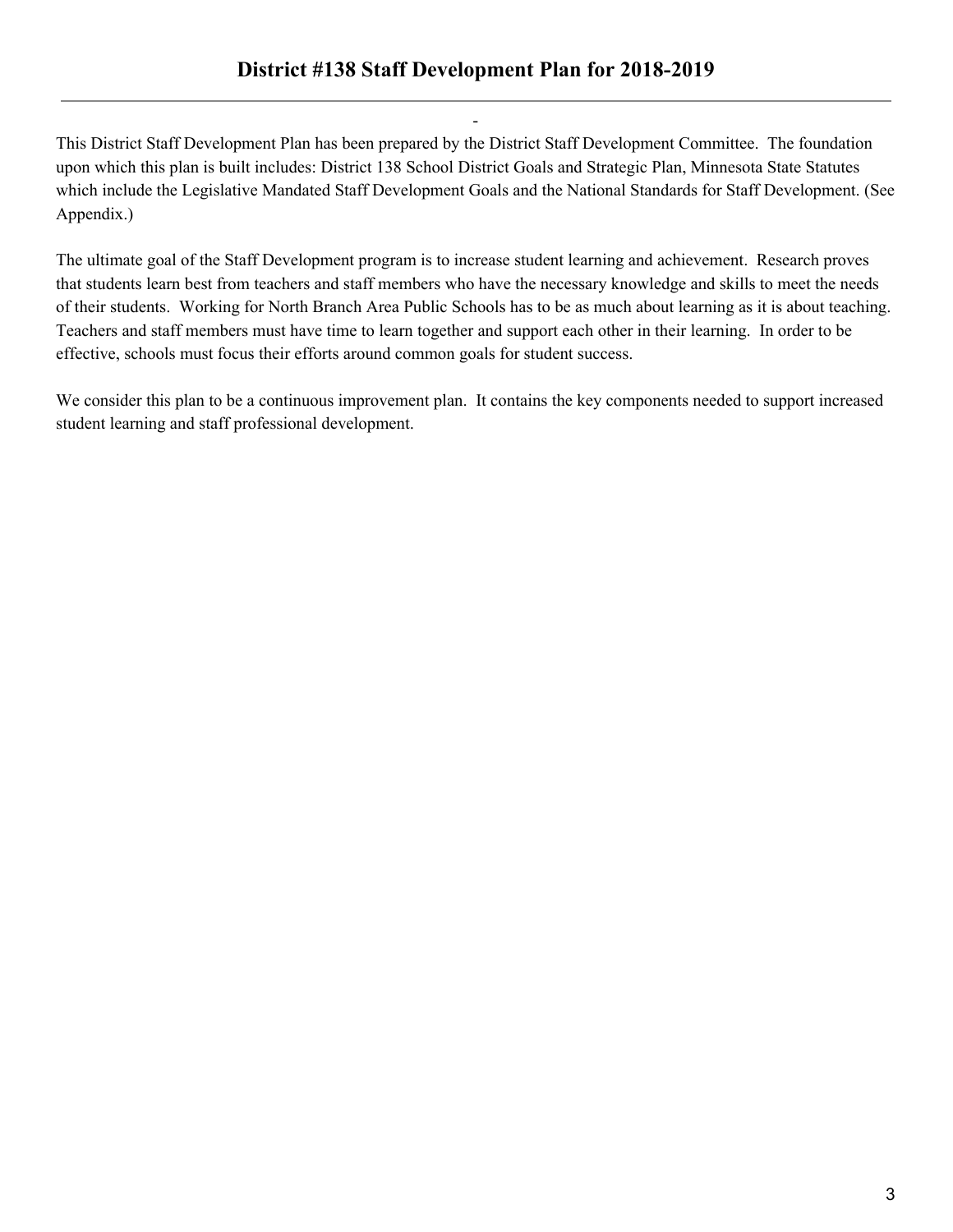For use in 2018-2019 District Professional Development Goals and action steps:

Goal 1: Prepare all learners for success in school and life

- Provide aligned curriculum and programs of rigor and relevance PK-16;
- Ensure technology is an integral part of instruction and learning;
- Increase opportunities for all students to be connected with a sense of belonging.

Goal 2: Raise accountability for all staff and programs

- Maintain safe and secure environments;
- Review data systematically to drive decision making;
- Create and implement effective evaluation systems for all staff;
- Increase parent access to student data.

Goal 3: Increase community engagement

- Sustain and expand partnerships with parents, communities and others;
- Enhance use of technology and social media for communication;
- Promote and market the school district.

Goal 4: Commit resources to district priorities

- Utilize technology to increase efficiency;
- Prioritize professional development for all staff consistent with district goals;
- Review method of resource allocation.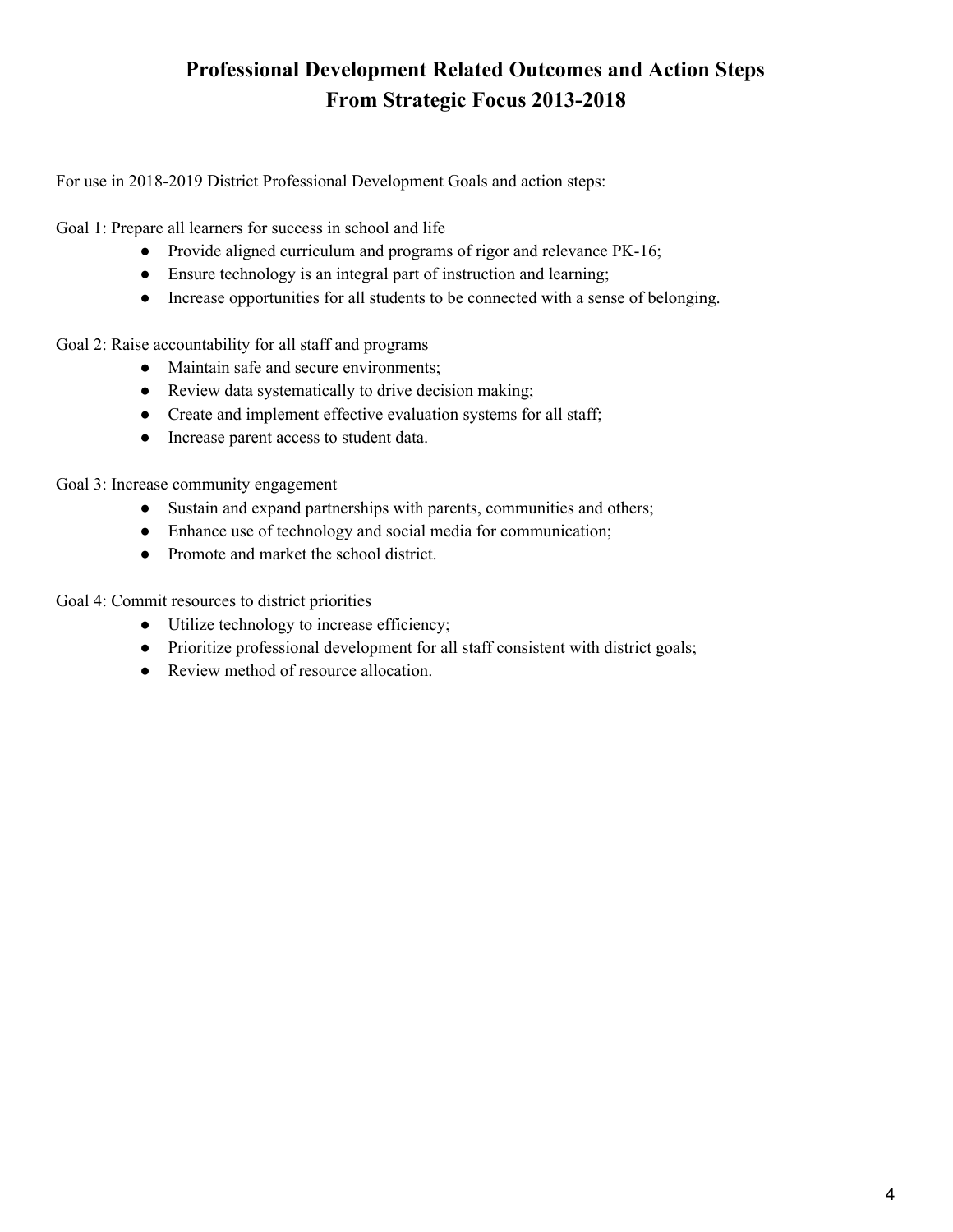Goal 1: Continue to engage in the continuous curriculum improvement process for all subjects PK-16 in a variety of groupings throughout the 2018-2019 school year.

- Embed state, national and locally developed standards to ensure a guaranteed and viable curriculum to ensure a student centered classroom with rigor.
- Continue to utilize curriculum leaders to facilitate the continuous curriculum improvement process focusing on learning targets and performance scales.
- Provide opportunity for review and update of units of study on a continuous basis.
- Provide time and training for curriculum discussions throughout the year.

Goal 2: Provide and support professional development opportunities aligned to NBAPS District's Strategic Focus.

- Support district technology initiatives (D3).
- Utilize media integrationists and instructional coaches to facilitate professional learning, specifically in the area of technology integration and best practice instruction.
- Continue to support personalized professional learning opportunities.
- Use periodic staff surveys to gather feedback to align professional development offerings with staff needs.

Goal 3: Implement effective classroom strategies in all subject areas in order to reduce the achievement gap in reading and math by 50% at the end of the 2018- 2019 academic year (as measured by MCA data).

- Use Balanced Literacy as a best practice strategy K through 5.
- Math K-12 Continued professional development opportunities and implementation.
- Train staff in the use of growth assessments and use the data to drive instruction.
- Provide information and training on highly effective, evidence-based instructional strategies and curriculum approaches.
- Continue to align our continuous curriculum improvement process and effective, evidence-based instructional strategies to instruction in the classroom.
- Continue to implement and apply MTSS (Multi-Tiered Systems of Support).

Goal 4: Continue the Quality Compensation (Q Comp) program during the 2018-2019 school year to support site student achievement initiatives to increase literacy and/or math scores by 2%.

- Use Professional Learning Communities to create job embedded professional development for all teachers.
- Continue use of data to inform instruction.
- Use Q Comp plan and data collected to drive the learning of the PLCs
- Ensure career ladder leaders and administrators have appropriate training for career ladder positions as we continue to implement the Marzano framework..
- Continue collaboration between PLC leaders and curriculum leaders to guide professional learning and curriculum development.
- Implement Marzano PLCs and implementation of the Marzano observational model.

Goal 5: Improve student performance through partnership with parents and community.

- Fostering connections between parents and district through the Community Curriculum Advisory Council.
- Strengthen relationship and commitment of community partnerships through the World's Best Workforce legislation.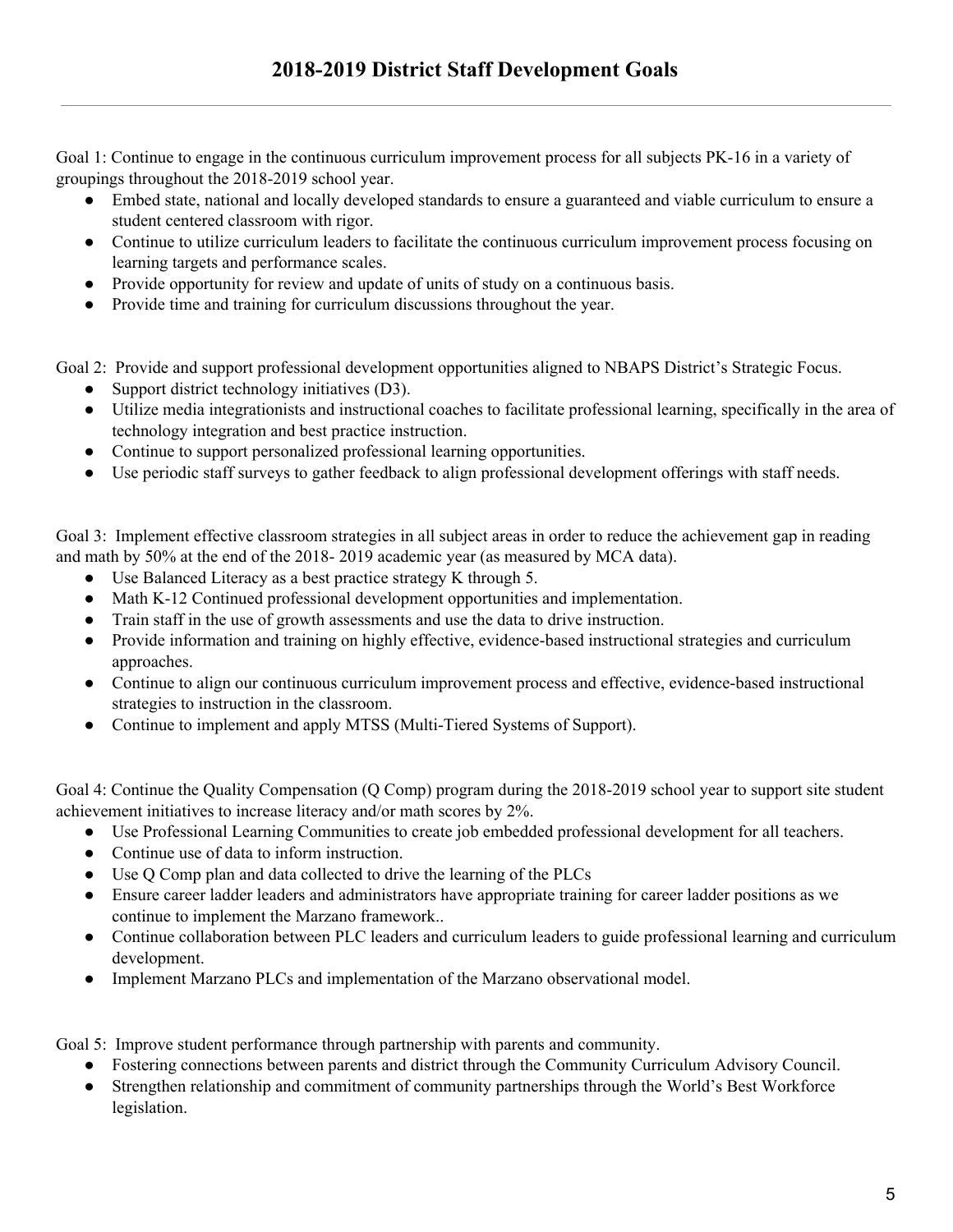- 1. Prepare and implement the District Staff Development Plan.
- 2. Plan for the district in-service days for all staff. Monitor and offer assistance for site workshop days.
- 3. Assist sites in meeting staff development goals.
- 4. Evaluate staff development activities.
- 5. Review and award Best Practices Grants.
- 6. Each site will develop a plan for selecting committee members to represent the staff of the site. The members of the site committee should be selected by staff members to ensure balanced representation of all staff at the site. These members are responsible for bringing the needs of the staff they represent to the site committee and for communicating the decisions, policies, and plans of the committee to the staff.
- 7. A representative of each site committee, preferably the chairperson, will serve on the District Staff Development Committee for a term of three years. This representative is responsible for communicating the needs of the site to the district committee and for communicating to the site about the activities of the district committee.

District Staff Development Advisory Committee members should include:

- 1. One representative from each site committee:
	- a. High School (HS)
	- b. Middle School (MS)
	- c. Sunrise River School (SRS)
	- d. Early Childhood (EC)
	- e. Alternative Programs: Area Learning Center (ALC), Distance Learning (DL), and Chisago County Schools Life Work Center(BB) - to be represented by the High School, Middle School and Sunrise River site chairs.
- 2. One representative from each of the following groups: Special Education (SPED), Administration, NBEA Executive Board, NBSSA Executive Board and School Board.
- 3. One representative from each of the following Classified Staff (CS) areas: 12 month employees, 9/10 month employees, maintenance, transportation
- 4. One parent
- 5. District Instructional Support Team Member
- 6. District Staff Development Coordinator
- 7. Special Services Supervisor
- 8. District Q Comp Advisor
- 9. Q Comp Administrator
- 10. Director of Teaching and Learning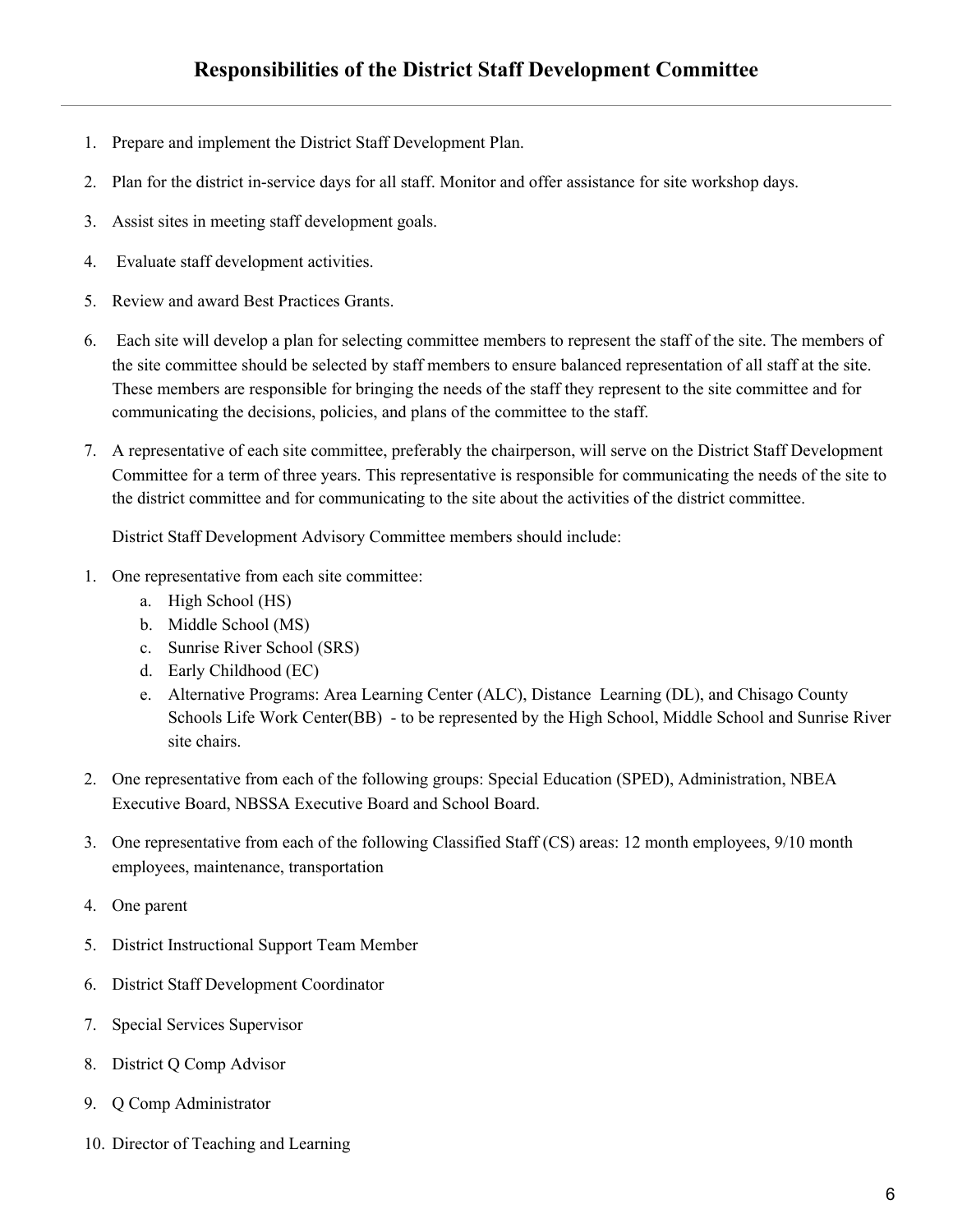3<sup>rd</sup> Yr of 3 Yr Term: Christine Lund (SPED), Sherri Keller (HS)

2<sup>nd</sup> Yr of 3 Yr Term: Lynne Wilzbacher (SRS), Erica Bjerketvedt (EC), Joan Audette and Kindra Helin (12 mo CS)

1 st Yr of 3 Yr Term: Pam Newbauer (MS), Cindy Nelson (NBSSA)

District Staff Development Coordinator: Carolyn Slater

Community Member: Kristy Elkerton

School Board member: Cathie Pascavage

The administration will select a representative to serve on the committee each year: David Treichel

The NBEA Executive Board will select a representative to serve on the committee each year: Michelle Trunk, Lynne Wilzbacher

The NBSSA Executive Board will select a representative to serve on the committee each year: Cindy Nelson

Q Comp Counsel Member: Michelle Trunk

Special Services Supervisor: Jennifer Eldred

Q-Comp Administrator: Todd Tetzlaff

Director of Teaching and Learning: David Treichel

Any committee member unable to attend a District Staff Development Committee meeting is encouraged to send an alternate. All alternates will be paid for their attendance. If a site chair is unable to attend a district full or core committee meeting, their stipend will be prorated based on their attendance at monthly district staff development meetings.

New advisory committee members, replacing an advisory member who has completed a three year term, are invited to begin their transition onto the District Wide Staff Development Advisory Committee by attending the May meeting.

District Wide Staff Development Advisory Committee Breakdown: 8 teachers, 3 classified staff, 3 administrators, 1 parent and 1 School Board member.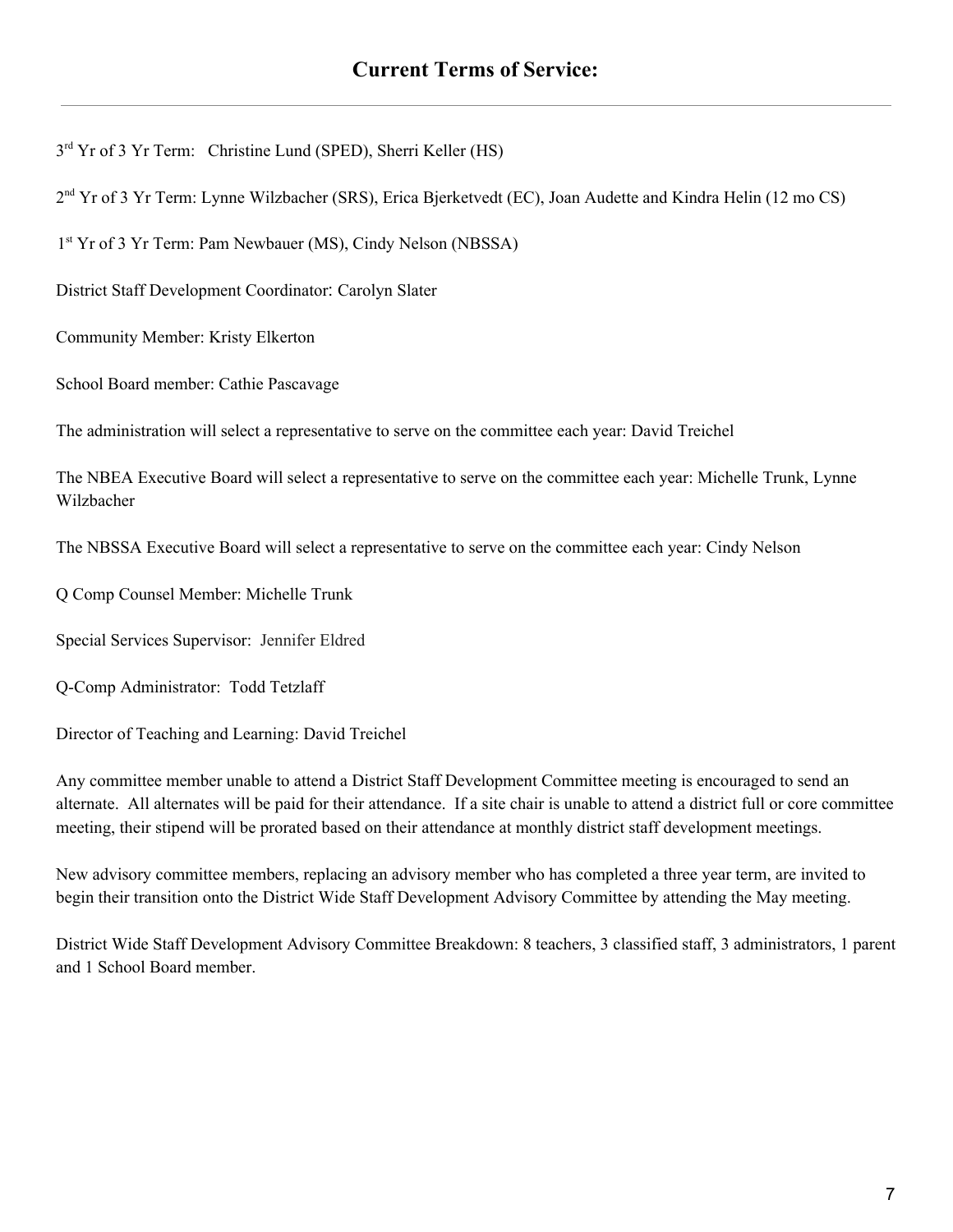- 1. Hold meetings of the District Staff Development Committee and facilitate the following:
	- a. Prepare and implement the District Staff Development Plan.
	- b. Coordinate the district in-service days for all staff. Monitor and offer assistance for site workshop days.
	- c. Assist sites in meeting staff development goals.
	- d. Evaluate staff development activities.
	- e. Plan and award Best Practices Grants.
- 2. Assist with development and evaluation of the yearly World's Best Workforce Plan.
- 3. Coordinate communication within the district and disseminate information to the following:
	- a. Administration and Directors
	- b. Teachers and Classified Staff
- 4. Prepare the budget and monitor expenses.
- 5. The Staff Development Coordinator position is occupied by a tenured licensed teacher.
- 6. The Staff Development Coordinator reports to the Director of Teaching and Learning.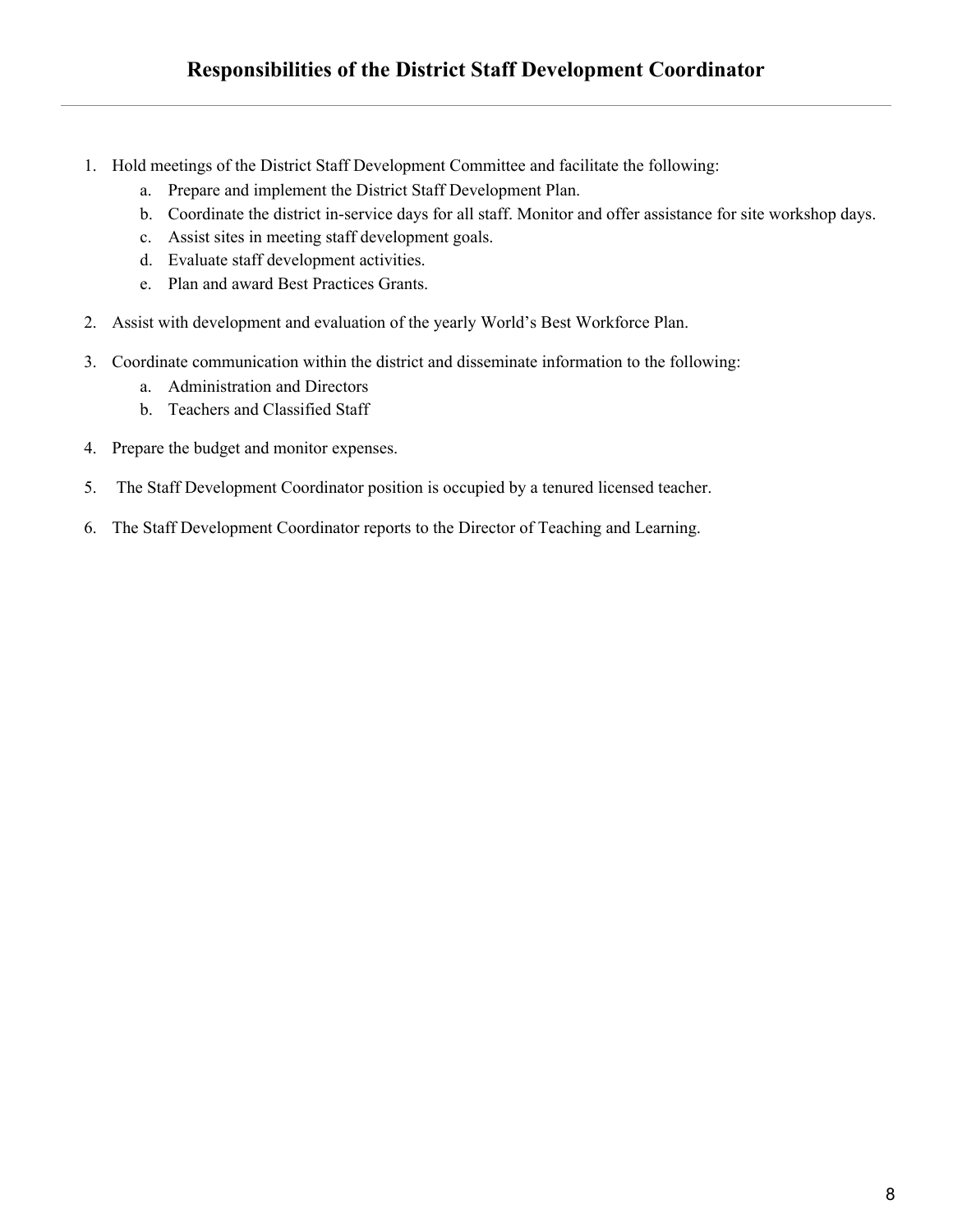- 1. Each site will develop a plan for selecting committee members to represent the staff of the site. The members of the site committee should be selected by staff members to insure balanced representation of all staff at the site. These members are responsible for bringing the needs of the staff they represent to the site committee and for communicating the decisions, policies, and plans of the committee to the staff.
- 2. Each Site Staff Development Committee will work with their building principal to develop staff development goals and activities for the site and establish a procedure for the expenditure of staff development funds to meet the goals.
- 3. The plans and procedures of each site are to be submitted in writing to the District Committee for review and will be included in these guidelines.
- 4. A representative of each site committee, preferably the chairperson, will serve on the District Staff Development Committee for a term of three years. This representative is responsible for communicating the needs of the site to the district committee and for communicating to the site about the activities of the district committee.
- 5. Each site will determine the process used to hold at least one monthly meeting with their Site Staff Development Committee members.
- 6. Staff Development Requests: Approval and Denial Process
	- a. Staff development requests will be approved by the site chairperson and the building principal or the building staff development committee as per the site staff development plan.
	- b. The request is then approved or denied by the building administrator/director.
	- c. If request is denied, the building administrator/director will provide reason for the denial to the staff member.
	- d. The staff member has the right to submit the request to the district core staff development committee for review.
	- e. Upon discussion at the district core staff development committee, the request may be returned to site committee for approval or denial.
	- f. The request is then approved or denied by the building administrator/director.
	- g. If request is denied, the building administrator/director will provide reason for the denial to the staff member.
	- h. If request is denied, the staff member has the option to bring request to the director of teaching and learning for review.
	- i. The director of teaching and learning decision is final.

Approval and denial of a staff development proposal will be based on such things as: School Board policies and procedures, district strategic focus, approved district and site professional development goals, District Staff Development Plan, district employee contracts, past practices, laws, statutes and rules.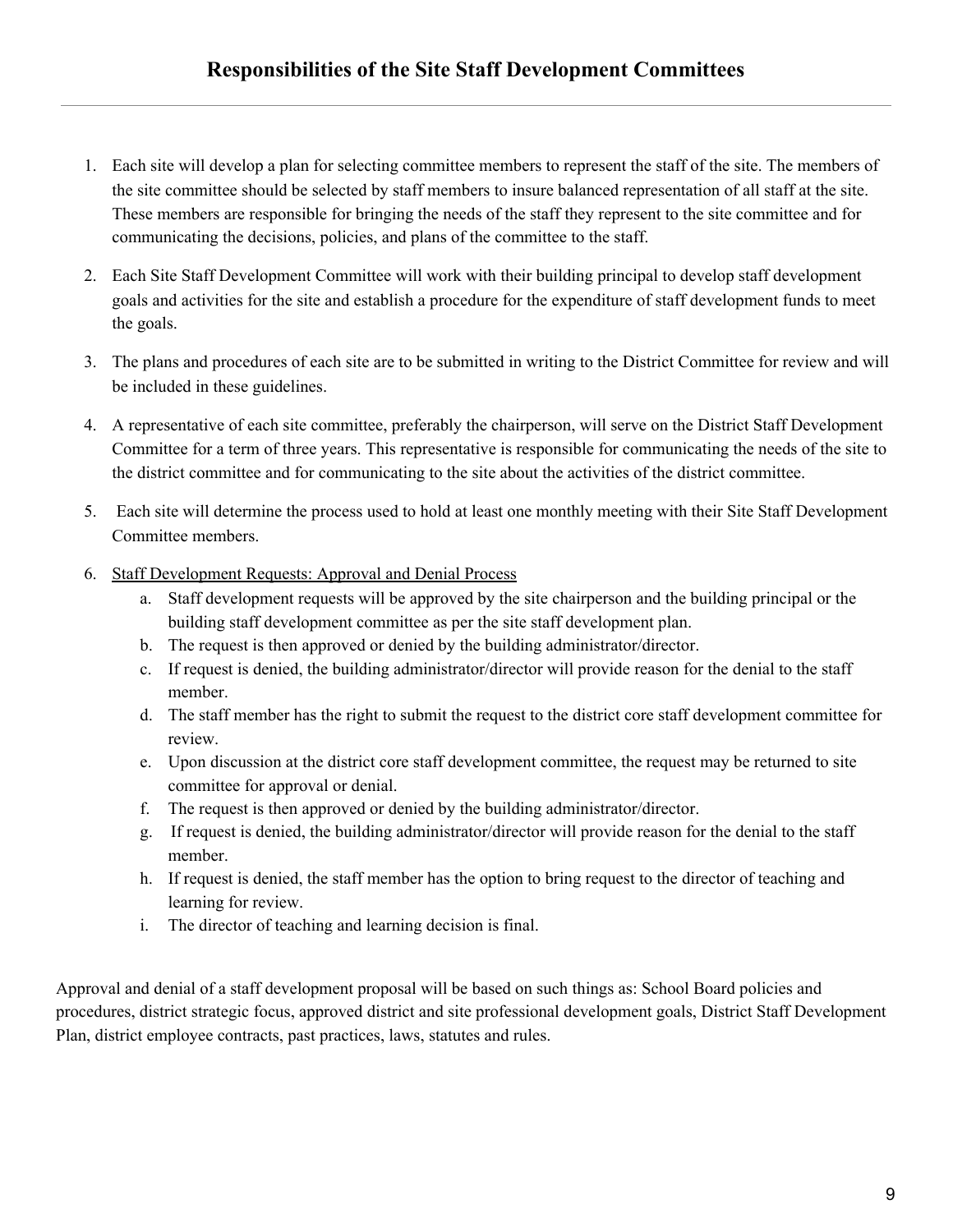Description: The Chairperson of the Site Staff Development Committee has the primary responsibility for overseeing the use of staff development funds at the site. The chairperson will know the staff development policies and procedures as established by the District Staff Development Committee and approved by the School Board and will monitor their implementation at the site. This job will include the following:

- 1. Conduct regular meetings with the Site Staff Development Committee (Each site will hold at least one monthly meeting and may be combined with site QComp meetings.)
- 2. Work in cooperation with the building principal to facilitate the following responsibilities:
	- a. Establish procedures for the selection of members to the committee, determining the site chairperson, record keeping, and decision making.
	- b. Align goals and activities with the District Plan.
	- c. Approve requests for staff development funds from individuals and groups at the site in accordance with site and/or district goals.
	- d. Work together with the building administrator and site Q-Comp advisor (if applicable) to plan site staff development days.
	- e. Review for approval and then submit Best Practice Grants to the District Staff Development Chairperson.
	- f. Evaluate site approved activities, policies and/or procedures.
	- g. For stipend approval, prepare an activity log that will be submitted to the District Staff Development Chairperson twice a year. (January /June)
- 3. Monitor site staff development expenditures
	- a. Approve and sign requests for expenditures on behalf of the site committee. (See page 9, Staff Development Requests: Approval and Denial Process)
	- b. Monitor site budget, working with the building secretary and administrator.
- 4. Work with the site committee members to reach all teachers and staff members at the site for staff development activities.
- 5. Serve a three year term on the District Staff Development Advisory Committee
	- a. Serve as the principal liaison between the district committee and the site committee and facilitate monthly meetings with site administration to provide an update on District Staff Development discussions as it relates to site initiatives and professional development planning.
	- b. Provide leadership for staff development at the site.
	- c. Assist with planning and facilitating district staff development in-services.
	- d. Serve on District Staff Development Subcommittees as needed throughout the year.
	- e. Assist with development and evaluation of the yearly World's Best Workforce Plan.
	- f. Attend District and Core Staff Development Committee meetings.

Salary: Each Site Chairperson will be paid a stipend for the above responsibilities at a site and district level.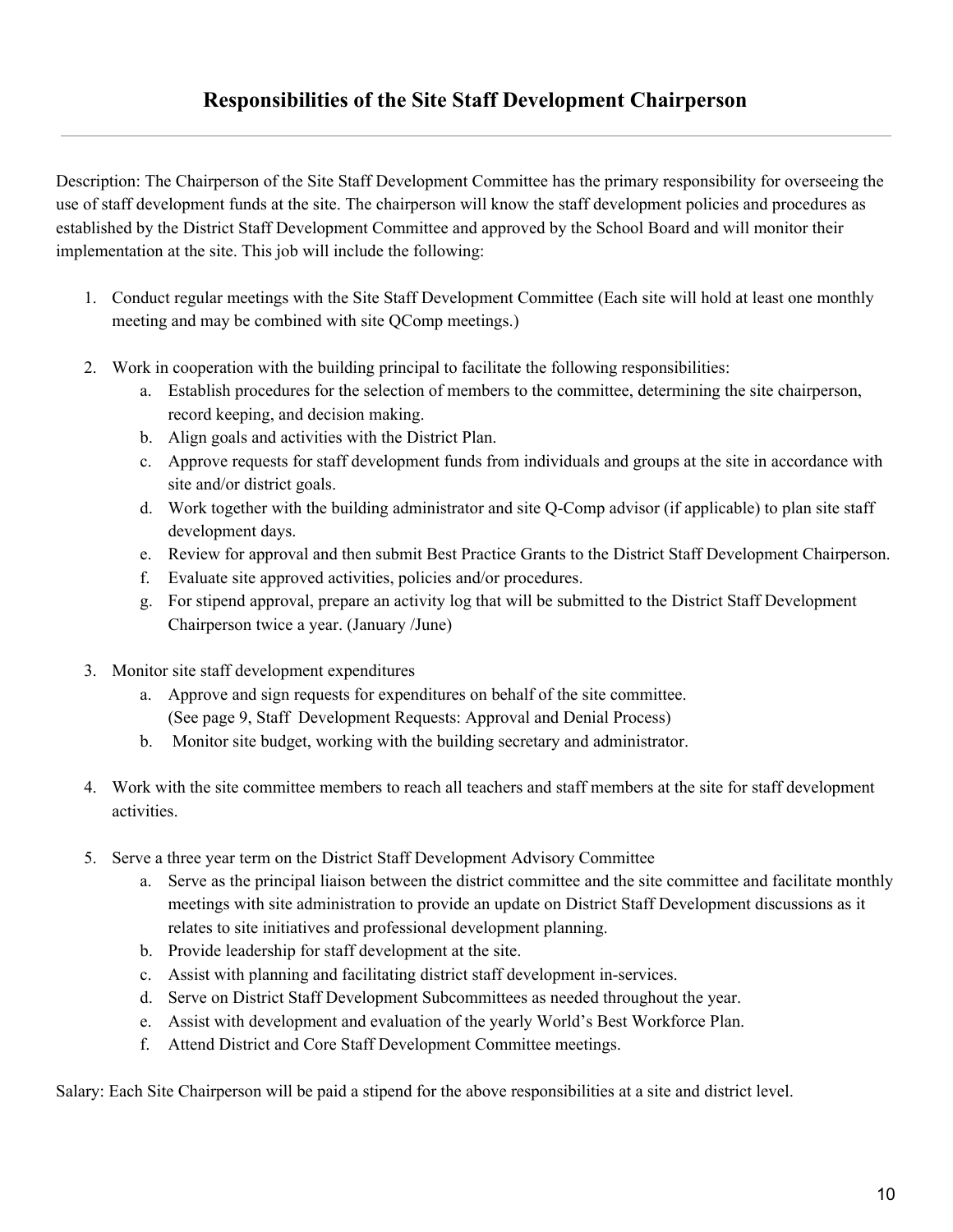Description: The Site Staff Development Committee member has the task to be actively involved in the professional development and allocation of staff development funds at the site. The site committee member will know the staff development policies and procedures as established by the District Staff Development Committee and approved by the School Board. This job will include the following:

- 1. Attend regular meetings with the Site Staff Development Committee. (A replacement should be in attendance if a site committee member is unable to attend.)
	- a. Each site will develop a plan for selecting committee members to represent the staff of the site. The members of the site committee should be selected by staff members to insure balanced representation of all staff at the site. These members are responsible for bringing the needs of the staff they represent to the site committee and for communicating the decisions, policies, and plans of the committee to the staff.
	- b. Work with the site committee members to reach all teachers and staff members at the site for staff development activities.
- 2. Responsible for bringing the needs of the staff they represent to the site committee and for communicating the decisions, policies, and plans of the committee to the employee group they represent.
- 3. Assist in preparation of the Site Staff Development Plan/Goals.
- 4. Assist site in implementation of the Site Staff Development Plan/Goals.
	- a. Each Site Staff Development Committee member will work with their committee and building principal to develop staff development goals and activities for the site and support expenditure of staff development funds to meet the goals.
- 5. Assist site in planning and implementation of activities for site professional development days.
- 6. Evaluate staff development activities at site.
- 7. Plan for Best Practice Grants at site, when available.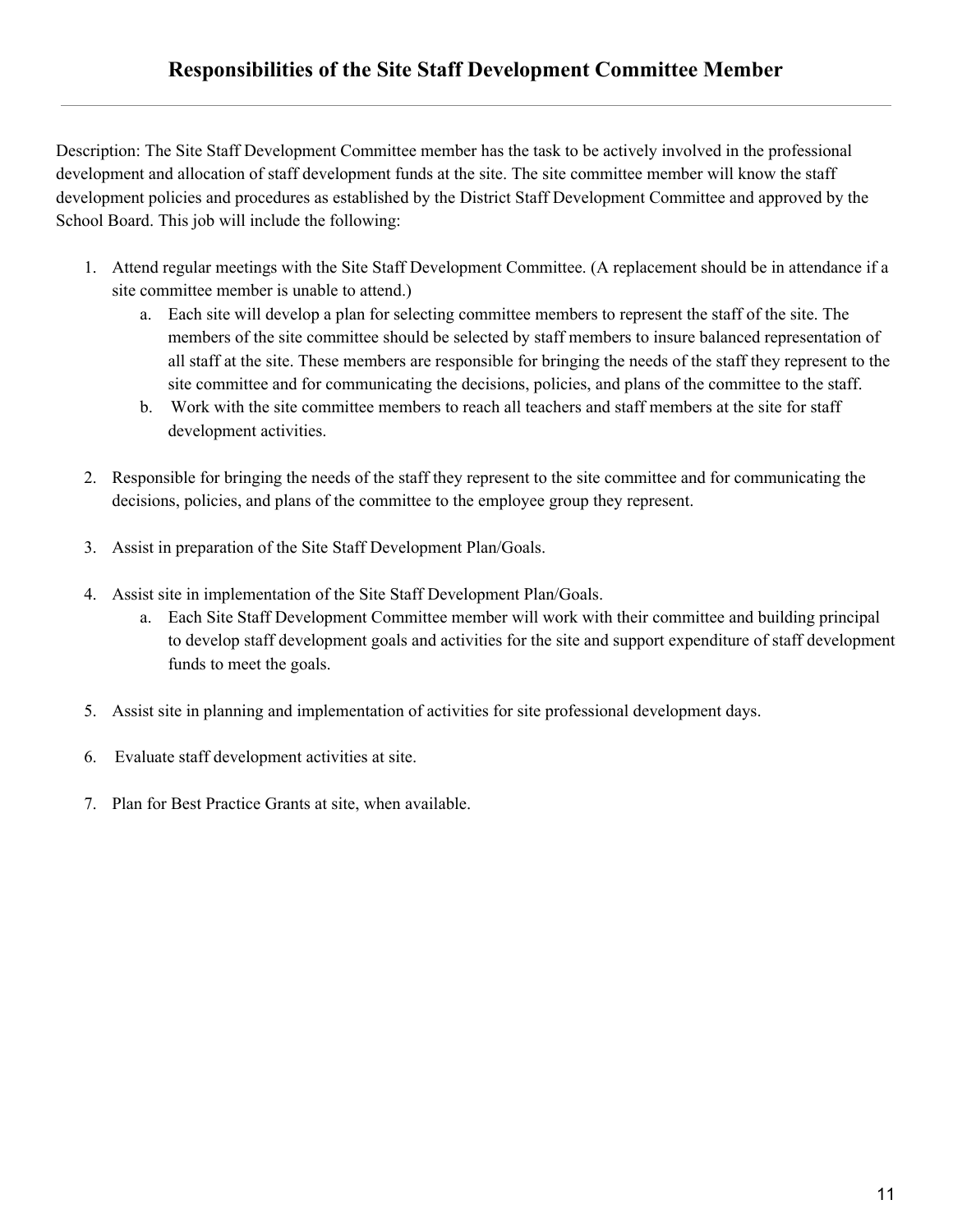When legislation requires a 2% set aside of general funding, the following budgetary requirements are followed:

#### **Site Budgets**

Staff Development funds are distributed to the sites based on the FTEs at each site. Licensed staff development requests should be submitted to the site where the requestor's PLC resides. Each site is responsible for preparing a plan and budget for these funds in accordance with the District Staff Development goals.

# **District-wide Reserve Fund**

Within the District-wide Reserve Fund there are high priority line item programs aligned with district initiatives that receive annual funding.

- 1. Teacher Leader Salaries: Wages and benefits for the District Staff Development Coordinator position and partial wages and benefits for Instructional Coaches will be covered through this reserve.
- 2. District-wide Staff Development: This reserve supports the District Staff Development Committee, District Staff Development Coordinator, Site Staff Development Chairs, Instructional Coaches, District-wide In-Service, and District approved initiatives. Access to these funds will be approved by the District Staff Development Coordinator and Director of Teaching and Learning.
- 3. Mentorship: Stipends and operating expenses, including new teacher inservice, will be paid out of this reserve.
- 4. District Professional Learning: WWN PD: Operating expenses for the WWN Professional Development as described in Appendix E will be paid out of this reserve.
- 5. Best Practice Grants: When available, funds will be awarded by the District Staff Development Committee in the form of grants. In order to be eligible to receive a Best Practice grant, an application form must be submitted to the site chairperson who will bring it to the District Staff Development Committee for consideration. Best Practice funds are available for experiences that will enhance the curriculum, are beyond the typical staff development opportunity, or are district in scope not focused on an individual building.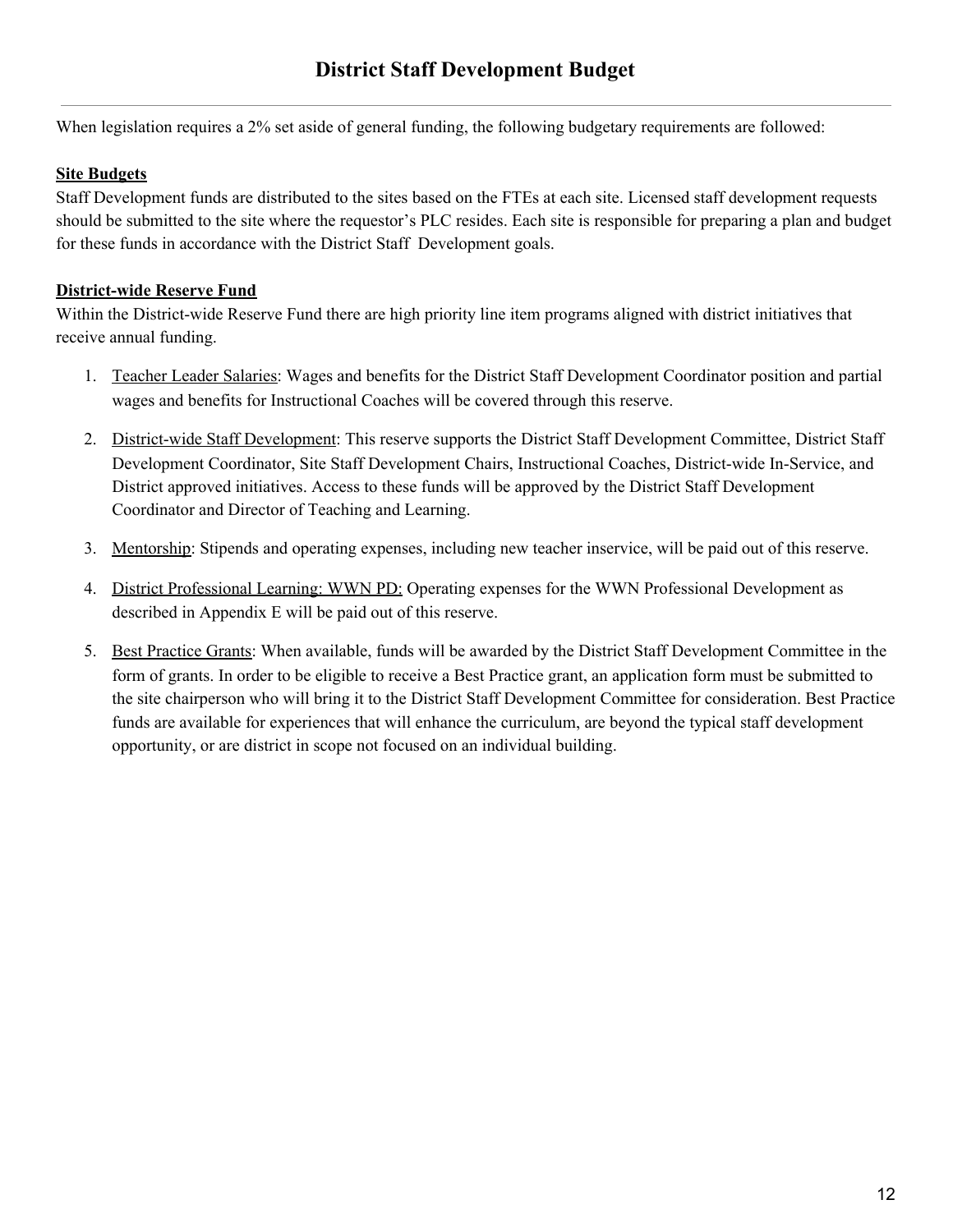The District Staff Development Committee will review and evaluate the District Staff Development Plan and staff development program each school year. The committee will collect formative data during district staff development days and gather input from staff throughout the year. Each site will review site staff development activities and make recommendations for the following year.

The district staff development chair and site chairs will review both student and staff summative data. Student data will include test scores (General Outcome Measures (GOMs), FAST, NWEA, MCAIII) as well as graduation rates.

The district chair and site chairs will assist with the annual MN Department of Education State World's Best Workforce Report, as needed, which includes both formative and summative data.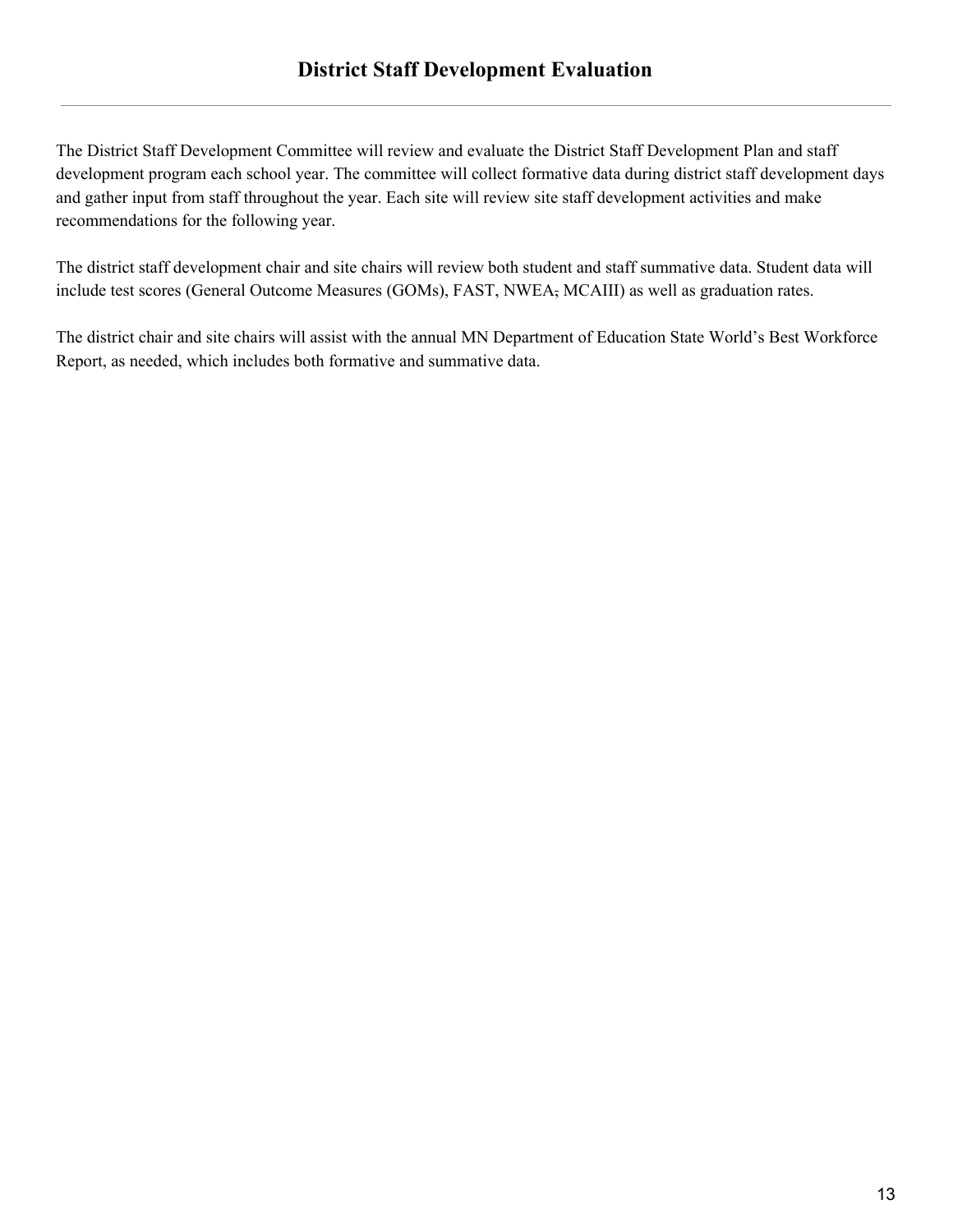**\_\_\_\_\_\_\_\_\_\_\_\_\_\_\_\_\_\_\_\_\_\_\_\_\_\_\_\_\_\_\_\_\_\_\_\_\_\_\_\_**

# **Sunrise River Elementary & Early Childhood Site Staff Development Plan 2018-2019**

### **Goal #1: (QComp Goal) Reading**

The percentage of students enrolled as of October 1 at Sunrise River Elementary School who meet or exceed their reading growth goal as measured by FAST aReading will increase from 52% in the spring of 2018 to 54% in the spring of 2019.

Strategies and Action Steps:

- Grade level teams will meet regularly to review student data to ensure students are making expected gains with a goal of at least 80% of students meeting proficiency goals via core instruction.
- Teachers will fully implement year 4 of the balanced literacy framework with resources from Benchmark with the support of LLT, PLC Leaders, Instructional Coach and administration.
- SPED and intervention teachers will meet regularly with instructional teams to ensure interventions address the instructional match with student need and review progress monitoring data to ensure students are meeting/exceeding trendline targets.
- Focus on monitoring for learning and performance scales will be implemented across the building and district with a focus on literacy.

# **Goal #2: MCA Math**

The percentage of students enrolled as of October 1 at Sunrise River Elementary School who meet or exceed their math growth goal as measured by FAST aMath will increase from 57% in the spring of 2018 to 60% in the spring of 2019.

Strategies and Action Steps:

- Grade level teams will meet regularly to review student data to ensure students are making expected gains with a goal of at least 80% of students meeting proficiency goals via core instruction..
- Teachers will fully implement math resources that support the elementary core values and beliefs in the area of math with support from the pilot teachers, PLC leaders, Instructional Coach and administration.
- SPED and intervention teachers will meet regularly with instructional teams to ensure interventions address the instructional match with student need and review progress monitoring data to ensure students are meeting/exceeding trendline targets.
- Focus on monitoring for learning and performance scales will be implemented across the building and district with a focus on math for departmentalizing 3rd and 4th grade teams..
- All students will participate in problem-solving activities involving application of math and science thinking via PLTW-Launch activities as part of a specialist rotation.

#### **Goal #3: Behavior:**

Early Childhood classrooms will participate in the Pyramid Model coaching program and demonstrate progress on Benchmarks of Quality Indicators (no red flags) by June 1, 2019

and

Sunrise staff will collectively participate in a behavior support system identified to change chronic "below the line"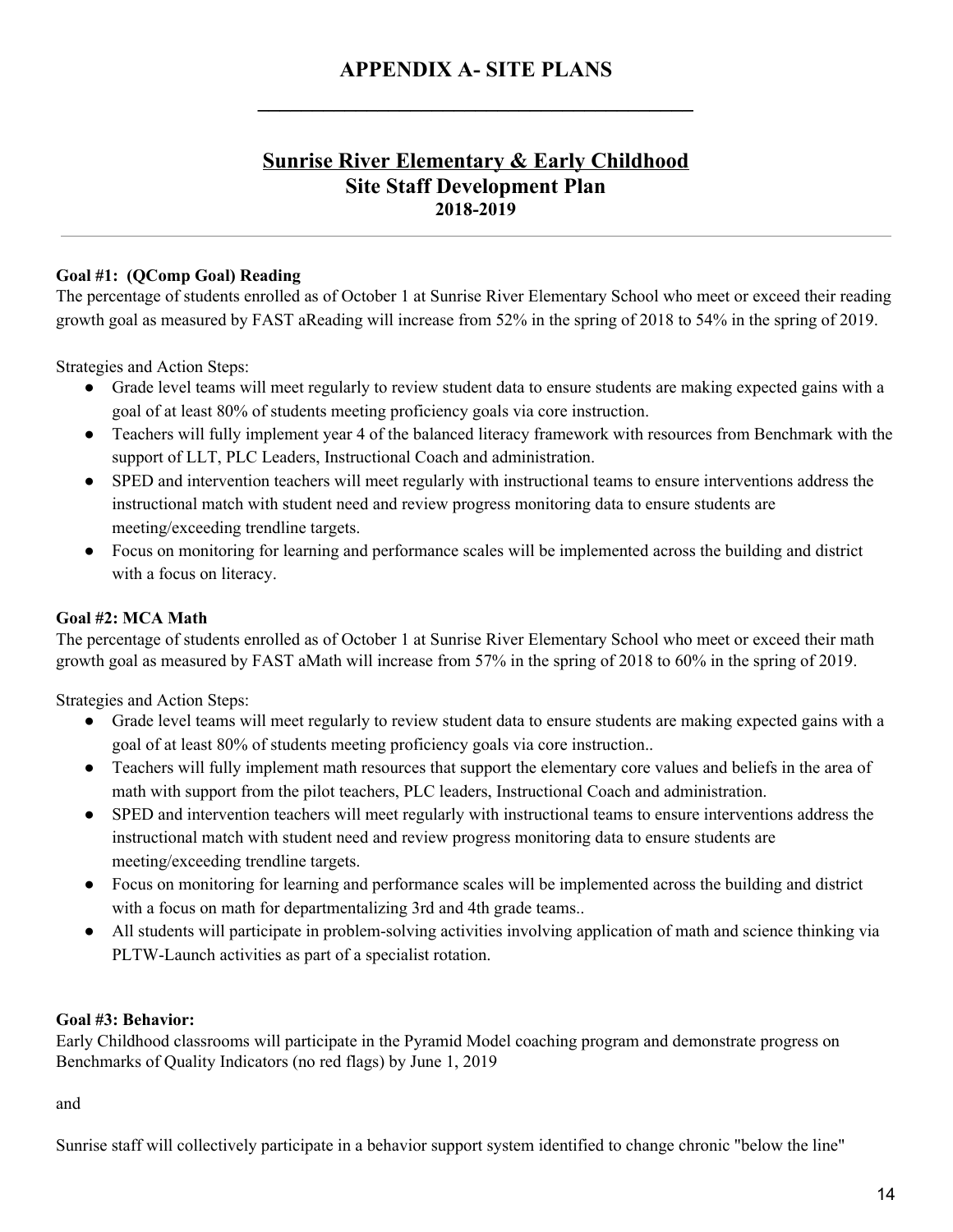behaviors for students and allow them to more successfully participate with peers in classroom instruction.

Strategies and Action Steps:

- Further develop daily morning meetings in all classrooms K-4.
- Expand monthly themes, activities and resources for teachers to use in classroom meetings to support these prosocial behaviors.
- Implement Student Behavior Contract and behavior support as identified via Grade Level Team Facilitators and Grade Level/Department Reps
- Increase Adsis behavior support for Tier 2 students.
- Classrooms implementing the Pyramid Model (all classrooms) will be monitored monthly with targeted observations focusing on areas identified by the teacher as a goal in accordance with adopting the Pyramid Model strategies in the classroom.
- Fall and spring observations will be made using the TPOT (Teaching Pyramid Observation Tool) to collect classroom data regarding the successful implementation of the Pyramid Model strategies.
- Monthly Pyramid Model Implementation Team meetings will occur to review data and support program implementation.

# **Formation of Committee**

- 1. The following staff members will serve on the Sunrise School Site Committee
	- **a.** PLC Leaders
	- **b.** Q-Comp Site Chairs
	- **c.** Building Administrators
	- **d.** Building Staff Development Chair
	- **e.** Media & Technology Integrationist
	- **f.** Instructional Strategies Coach
	- **g.** Classified Staff (1 rep.)
- 2. The length of the term served by each member will be in alignment with the district committee. (3 years)
- 3. All members on the committee will have one vote.
- 4. The building committee will select the site chair by a majority vote.
- 5. The 2018-2019 committee is as follows:
	- *a. PLC Leaders:*
		- *i. Pam Pignato (year 2)*
		- *ii. Jenny Heath (year 1)*
		- *iii. Karla Meemken (year 2)*
		- *iv. Becky Hilber (year 1)*
		- *v. Lynne Wilzbacher (year 1)*
		- *vi. Tracey John (year 1)*
		- *vii. Jackie Stender (year 2)*
		- *viii. Brittney Heisick (year 2)*
		- *ix. Cindy Berg (year 3)*
	- *b. Site Q-Comp Advisory – Sara Ertl and Sue Hibbard (year 5)*
	- *c. Administrator-Asst. Principal and / or Principal- Lori Zimmerman and Rebecca Johnson*
	- *d. Sunrise Site Chair - Lynne Wilzbacher (year 2)*
	- *e. Instructional Strategies Coach - Dede Besch (Literacy - year 5) Instructional Strategies Coach - Laurie Bednarczyk - Math/Tech (year 1)*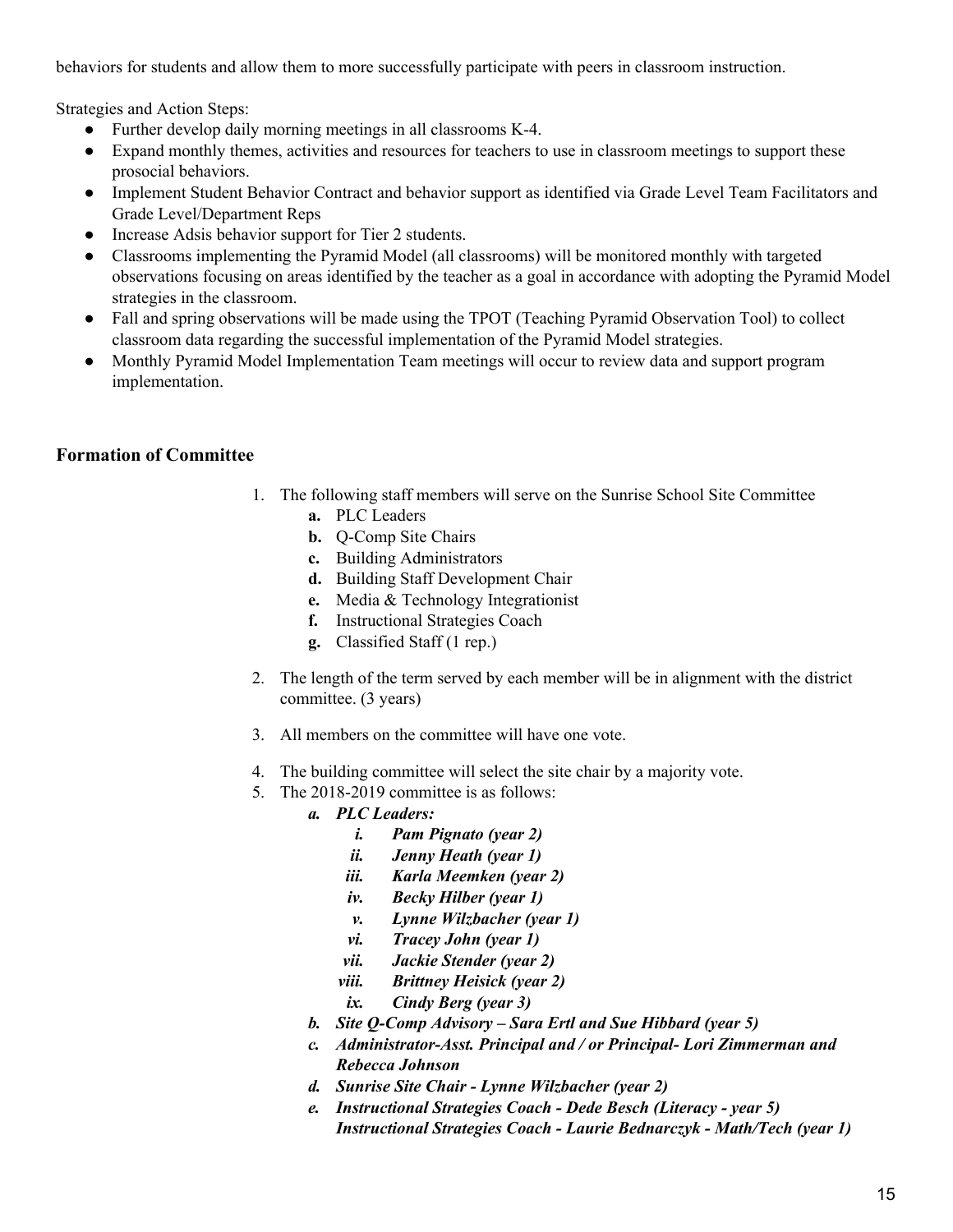- *f. Classified - Maggie Vadnais (year 2)*
- *g. Early Childhood Site Chair- Erica Bjerketvedt (year 2)*

# **Roles and Responsibilities of the Committee**

- 1. Determine staff development needs of the building
- 2. Plan and implement activities and programs to meet the identified needs
- 3. Bring requests for staff development funds from the representative groups to committee for approval
- 4. Meet as a committee on at least a monthly basis
- 5. Provide a summative staff development site report to the district committee at the end of the year
- 6. Roles
	- a. Site chair will monitor the building funds and activity participation
	- b. One member serves as a representative to the district staff development committee

## **Curriculum Writing/Units of Study Guidelines**

- 1. Curriculum writing/Units of Study
	- a. Maximum of 20 hours per teacher may be granted for development of a new course or if part of the review cycle
	- b. Maximum of 10 hours per teacher may be granted if revising an existing course
	- c. Requests in excess of above limits will be processed on a case by case basis
	- d. If insufficient funds remain to grant all writing requests, priority will be given as follows:
		- i. Amount of money previously allocated to an individual
		- ii. New courses
		- iii. Revision of existing curriculum/units of study
	- e. In the absence of funds, no curriculum writing/units of study will be funded.
- 2. Unless required by administration, salary for weekends and summer conferences, classes and meetings will not be paid.

#### **Expectations for Sharing Knowledge and Curriculum**

- 1. Following a staff development experience, the staff member will participate in one of the following:
	- a. Notify other staff members in similar assignments, of the experience and share information gained.
	- b. Be willing to present information at a future staff development workshop.
	- c. Other method of sharing approved by building committee.
- 2. Curriculum that is developed will be shared with other members of the staff who are assigned to the same course.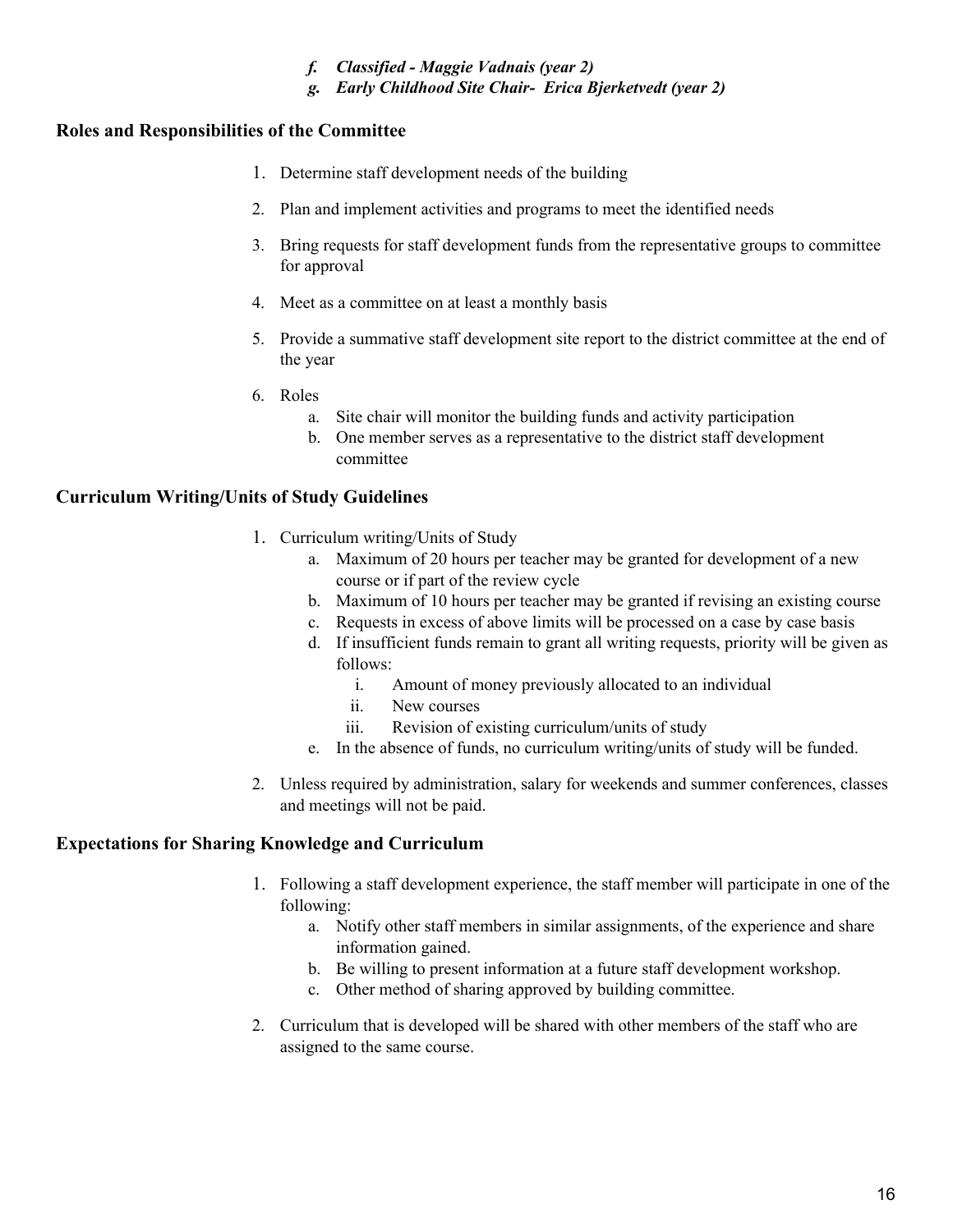#### **North Branch Area Middle School Site Staff Development Plan 2018-2019**

### **Goal #1: Q Comp Goal for 2018 - 2019**

Middle School & Middle School Area Learning Center: The percentage of students enrolled Oct 1 in grades 4-7 (classes of 2023 through 2026) who are proficient as measured by the MCA Reading All Accountability Test will increase 2% from 61.05% in the spring of 2018 to at least 63.05% in grades 5-8 in the spring of 2019 (classes 2023 through 2026).

Strategies and Action Steps:

- Continue to implement and support vocabulary, comprehension and reading strategies into all instructional areas which includes science and social studies classes.
- Provide professional development support for teachers in the team taught classes grades 6-8
- Staff development funding used for improvements in reading practices for all departments
- Implement new reading curriculum in reading classes in grade 7-8
- Continue to support LLT of the Balanced Literacy Framework in grade 5 focusing on small group instruction

**Goal #2:** Middle School & Middle School Area Learning Center: The percentage of students enrolled Oct 1 in grades 4-7 (classes of 2023 through 2026) who are proficient as measured by the MCA Math All Accountability Test will increase 2% from 55.3% in the spring of 2018 to at least 57.3% in grades 5-8 in the spring of 2019 (classes 2023 through 2026).

Strategies and Action Steps:

- Math teachers to attend District Professional Development opportunities that support the math core values
- Continue to make improvements to Tier II and Tier III math interventions for grades 5 and 6
- Begin offering enrichment class for 8th grade students
- Continue Study Island for grade 5
- Implement IXL in the ALC classes
- Attend professional development opportunities focused on the Math Expressions curriculum in grade 5
- Implement Big Ideas math curriculum in grades 6-8

#### **Goal #3:**

By June 30, provide standards-based, student-centered, and rigorous learning activities for students by examining the tasks complexity and autonomy, examining progressions of learning and performance scales and being reflective and deliberate in the teaching practice.

Strategies and Action Steps

- Provide staff learning and examples of increases in complexity in the classroom.
- Provide staff learning and examples of increases in autonomy in student learning.
- Begin monitoring for implementation of increases in complexity and autonomy.
- Continue staff learning and sharing examples of performance scales.
- Continue observation and evaluation plans for teachers and principals.
- Provide job-embedded time (department, PLC, grade level) to create a path to raise the rigor for our students.
- Continue to build 4C's in grades 5-8.
- Implementation of flexible learning and instruction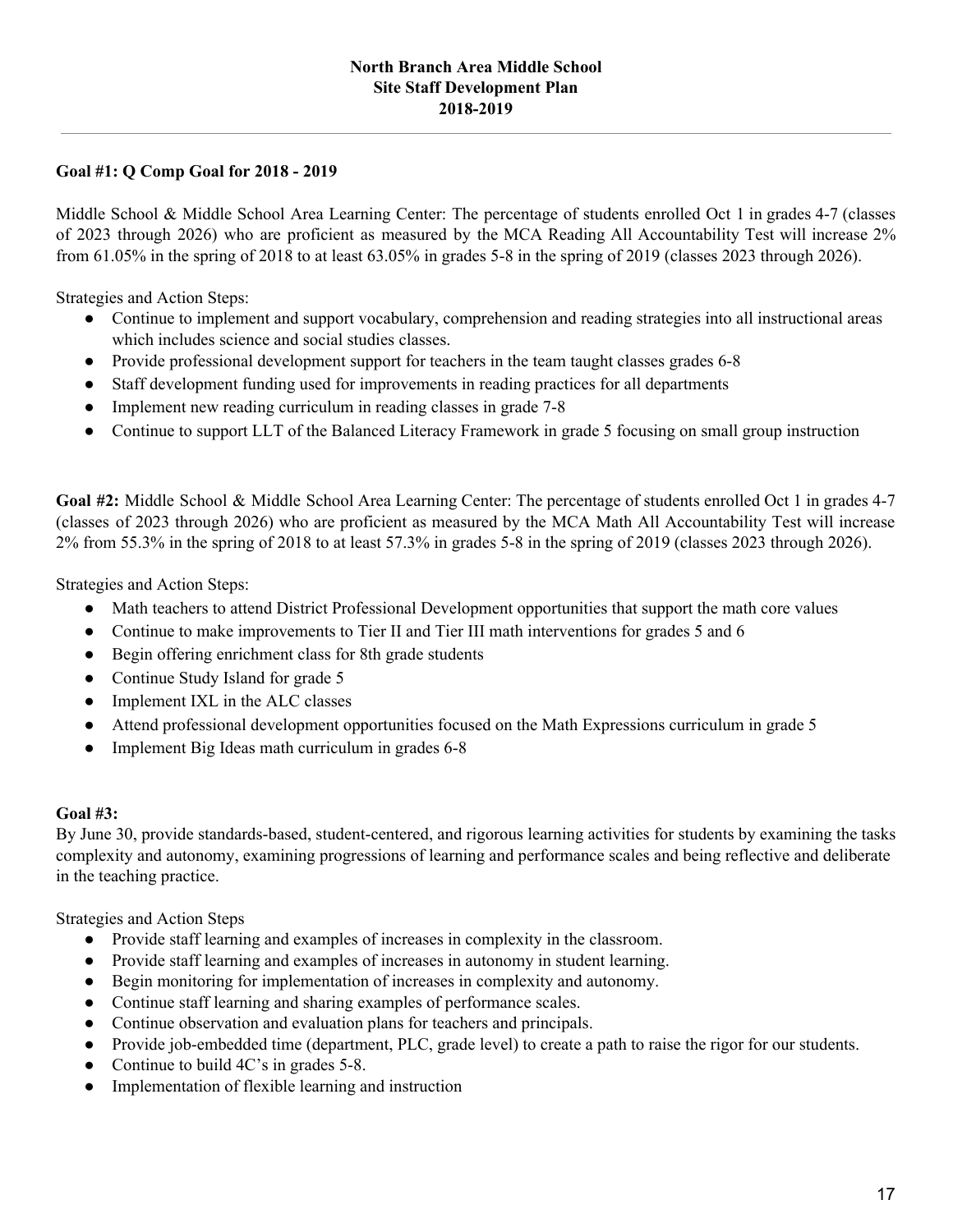## **Goal #4**:

By June 30th, implement PBIS in order to reduce student referrals and suspensions by 10 % when compared to the 2018-2019 school year.

Strategies and Action Steps:

- Continue to support students with positive reinforcements using Gotcha tickets, We Are RED behavior matrixes and behavior flowchart.
- Implement responsible use/digital citizenship curriculum during class meetings
- Inform parents of current tech tools being used by teenagers
- Build relationships with students during focused class meeting times
- Team RED will provide class meeting activities based on building rapport with students and Olweus Anti-Bullying curriculum to all advisory teachers
- Plan building activities for Unity Day and be intentional about recognition activities when students meet goals.
- Continue to provide instruction for parents and students to learn to use Synergy to monitor grades, attendance, behavior referrals, etc.

## **Formation of Committee**

- 1. The following staff members will serve on the Middle School Site Committee
	- a. PLC Leaders
	- b. Q-Comp Site Chair
	- c. Classified Staff (1 rep.)
	- d. Media Specialist/Technology Integrationist
	- e. Building Administrators
	- f. Building Staff Development Chair
	- g. Instructional Strategies Coach
- 2. The length of the term served by each member will be in alignment with the district committee. (3 years)
- 3. All members on the committee will have one vote.
- 4. The building committee will select the site chair by a majority vote.
- 5. *The 2018-2019 committee is as follows:*
	- *a. PLC Leaders:*
		- *i. Julia Roman (year 2)*
		- *ii. Melissa Raf tery (year 2)*
		- *iii. Christine Erickson (year 1)*
		- *iv. Brian Robelia (year 3)*
		- *v. Lori Lavin (year 2)*
		- *vi. Cindy Berg (year 3)*
		- *vii. Tammi Minke (year 1)*
		- *viii. Cathy Regnier (year 2)*
	- *b. Classified - Katie Soule (year 2)*
	- *c. Site Q-Comp Advisor – Joan Bense (year 3)*
	- *d. Site Staf Development Chairperson - Pam Newbauer (year 1)*
	- *e. Instructional Strategies Coach - Michelle Trunk*
	- *f. Media Specialist/Technology Integrationist- Rachelle Weinand*
	- *g. Administrator-Asst. Principal and / or Principal: Todd Tetzlof*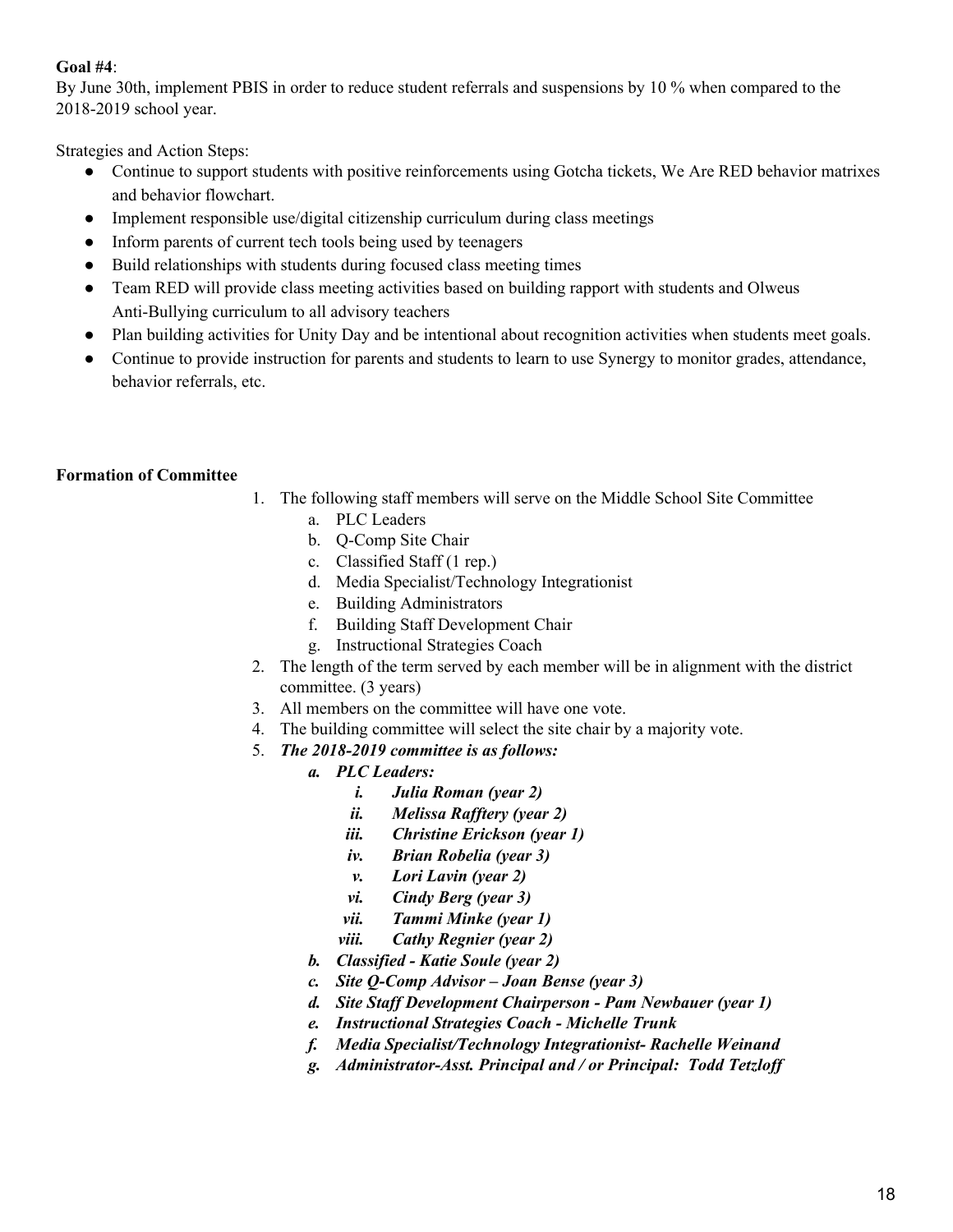# **Roles and Responsibilities of the Committee**

- 1. Determine staff development needs of the building
- 2. Plan and implement activities and programs to meet the identified needs
- 3. Bring requests for staff development funds from the representative groups to committee for approval
- 4. Meet as a committee on at least a monthly basis
- 5. Provide a summative staff development site report to the district committee at the end of the year (primarily done by site chair)
- 6. Roles
	- a. Site chair will monitor the building funds and activity participation
	- b. Site chair serves as a representative to the district staff development committee (if he/she cannot attend, a replacement will be chosen from the committee)

## **Curriculum Writing/Units of Study Guidelines**

- 1. Curriculum writing/Units of Study
	- a. Maximum of 20 hours per teacher may be granted for development of a new course or if part of the review cycle
	- b. Maximum of 10 hours per teacher may be granted if revising an existing course
	- c. Requests in excess of above limits will be processed on a case by case basis
	- d. If insufficient funds remain to grant all writing requests, priority will be given as follows:
		- i. Amount of money previously allocated to an individual
		- ii. New courses
		- iii. Revision of existing curriculum/units of study
	- e. In the absence of funds, no curriculum/units of study writing will be funded.
- 2. Unless required by administration, salary for weekends and summer conferences, classes and meetings will not be paid.

#### **Expectations for Sharing Knowledge and Curriculum**

- 1. Following a staff development experience, the staff member will participate in one of the following:
	- a. Notify other staff members in similar assignments, of the experience and share information gained.
	- b. Be willing to present information at a future staff development workshop.
	- c. Other method of sharing approved by building committee.
- 2. Curriculum that is developed will be shared with other members of the staff who are assigned to the same course.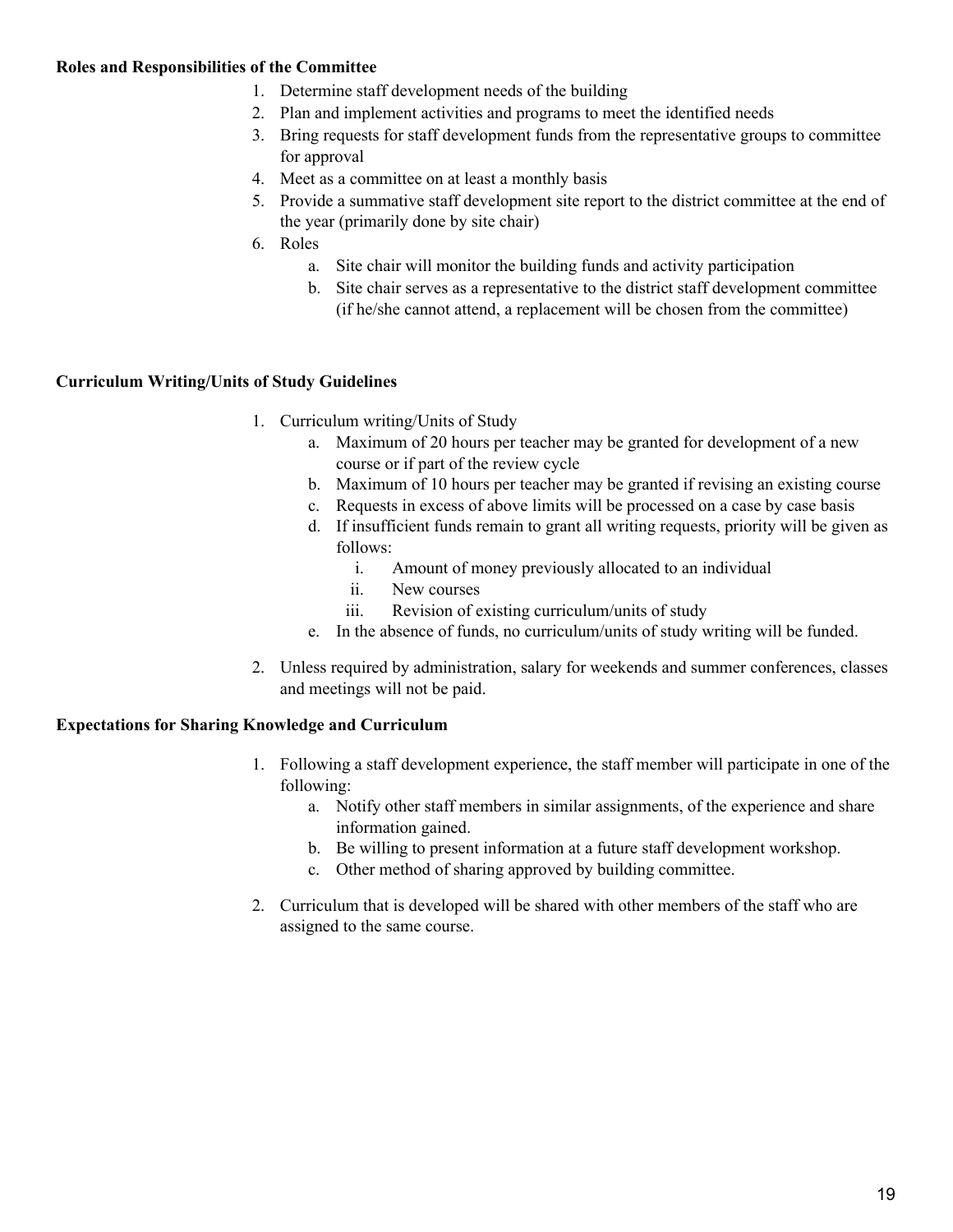#### **North Branch Area High School Site Staff Development Plan 2018-2019**

**Q-Comp Goal:** In the spring of 2019, the percentage of NBAHS and NBDL students in the class of 2019 who score proficient on the MCA-III All Accountability Math will increase 10% from 37.6% to 47.1% (state avg.) when compared with the results from spring 2018.

#### **GOAL 1: By June 30th, staff will demonstrate growth within, and understanding of, the 're-envisioned' structures and processes of our PLCs.**

- 1. Because PLCs are the engine that ensure NBAHS has a guaranteed and viable curriculum for ALL students, PLCs will continue to develop and apply new identified practices and procedures to support these efforts.
- 2. Collaborative teams will continue to learn and apply how to utilize the standards-based teaching map, PLC road map, and Marzano teacher evaluation model to improve instruction.

## **GOAL 2: By June 30th, staff will work to apply instructional alignment of standards from curriculum to instruction.**

- 1. Content areas will continue growth toward a guaranteed and viable curriculum, using established content standards, planning rigorous units with learning targets embedded within a performance scale that demonstrates a progression of learning.
- 2. Teachers will continue to develop and apply skills around the application of research based practices within current programming (BARR/PBIS/Marzano).
- 3. Teachers will use the progression of standards-based learning targets (embedded within a performance scale) to identify accurate critical content during a lesson or part of a lesson.
- 4. Teachers will establish classroom rules and procedures that facilitate students working cooperatively and acknowledge students who adhere to rules and procedures.
- 5. Teachers will intentionally focus on integrating the following math strands: number sense and probability and statistics into their lessons to support math growth among all students.

# GOAL 3: By June 30th, staff will demonstrate growth in the application of 21st century practices in the **classroom.**

- 1. Teachers will demonstrate active growth and application in the integration of technology in the classroom through use of the SAMR model (Substitution, Augmentation, Modification, Redefinition);
- 2. Teachers will develop lessons that consistently and effectively utilize the 4 C's Collaboration, Creativity, Critical Thinking, Communication as well as regular integration of technology in the learning process. Teachers will develop and apply flexible learning into their courses.

# **Formation of Committee**

- 1. The following staff members will serve on the Viking Leadership Council
	- a. PLC Leaders
	- b. Q-Comp Site Chair
	- c. Classified Staff (1 rep.)
	- d. Media Specialist/Technology Integrationist
	- e. Building Administrators
	- f. Building Staff Development Chair
	- g. Instructional Strategies Coach
- 2. The length of the term served by each member will be in alignment with the district committee. (3 years)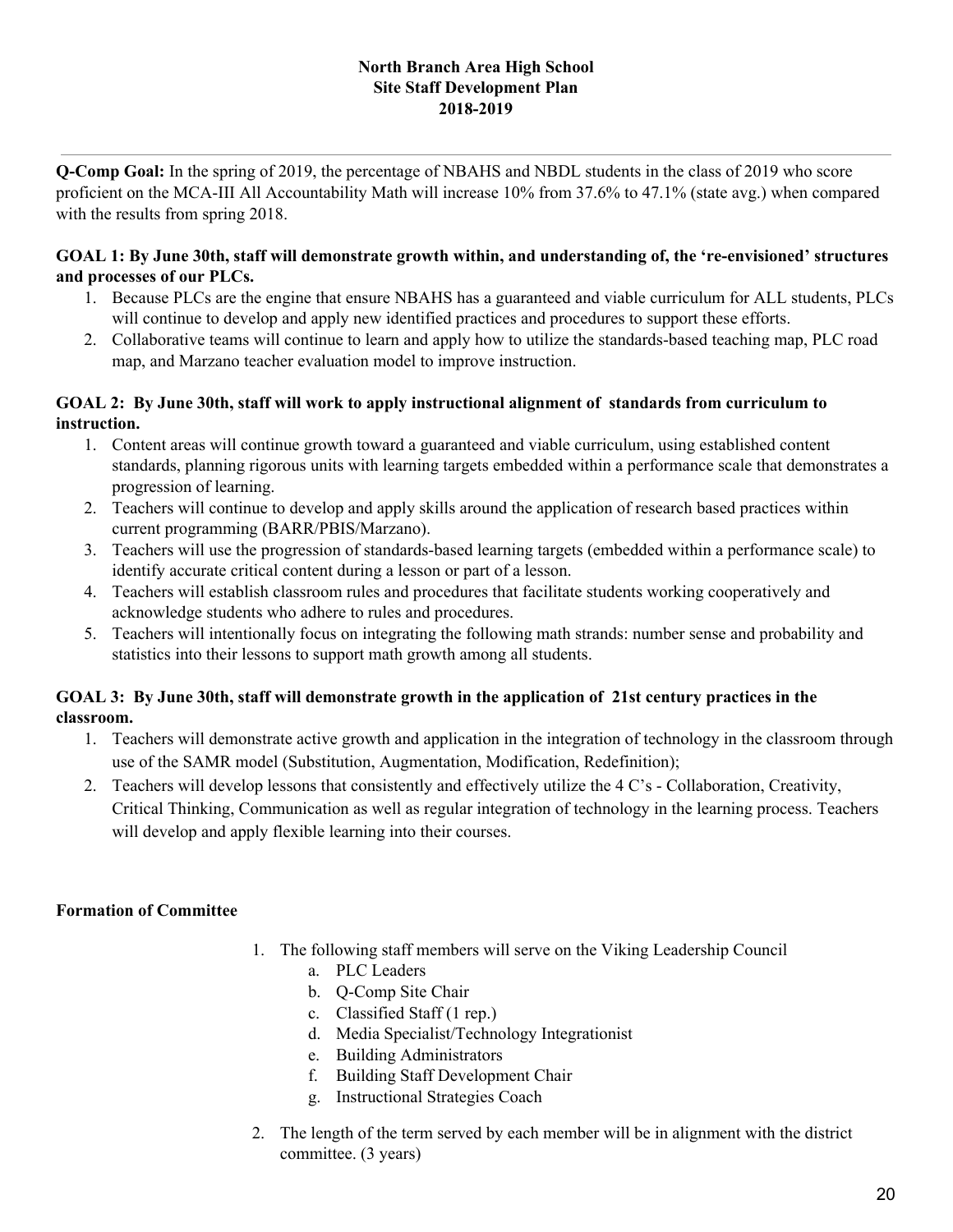- 3. All members on the committee will have one vote.
- 4. The building committee will select the site chair by a majority vote.
- 5. *The 2018-2019 committee is as follows:*
	- *a. PLC Leaders:*
		- *i. Becky Muyres (year 1)*
		- *ii. Julie Cooley (year 2)*
		- *iii. Sharon Goeman (year 3)*
		- *iv. Taylor Essen (year 2)*
		- *v. Cheryl Becker (year 3)*
		- *vi. Scott Miller (year 3)*
		- *vii. Laura Roth (year 2)*
		- *viii. Mari Ringness (year 1)*
		- *ix. Debra Goodman (year 1)*
	- *b. Site Q-Comp Advisor – Mindy L. Lattimore (year 2)*
	- *c. Staf Development Chair - Sherri Keller (year 2)*
	- *d. Administrator-Asst. Principal and / or Principal - Coleman McDonough and Glen Stevens*
	- *e. Media Specialist - Sherri Keller*
	- *f. Instructional Strategies Coach - Mindy Lattimore*
	- *g. Classified - Sheri Rodlund (year 2)*

#### **Roles and Responsibilities of the Committee**

- 1. Determine staff development needs of the building
- 2. Plan and implement activities and programs to meet the identified needs
- 3. Bring requests for staff development funds from the representative groups to committee for approval
- 4. Meet as a committee on at least a monthly basis
- 5. Provide a summative staff development site report to the district committee at the end of the year
- 6. Roles
	- a. Site chair will monitor the building funds and activity participation
	- b. One member serves as a representative to the district staff development committee

#### **Curriculum Writing/Units of Study Guidelines**

- 1. Curriculum writing/Units of Study
	- a. Maximum of 20 hours per teacher may be granted for development of a new course or if part of the review cycle
	- b. Maximum of 10 hours per teacher may be granted if revising an existing course
	- c. Requests in excess of above limits will be processed on a case by case basis
	- d. If insufficient funds remain to grant all writing requests, priority will be given as follows:
		- i. Amount of money previously allocated to an individual
		- ii. New courses
		- iii. Revision of existing curriculum/units of study
	- e. In the absence of funds, no curriculum writing/units of study will be funded.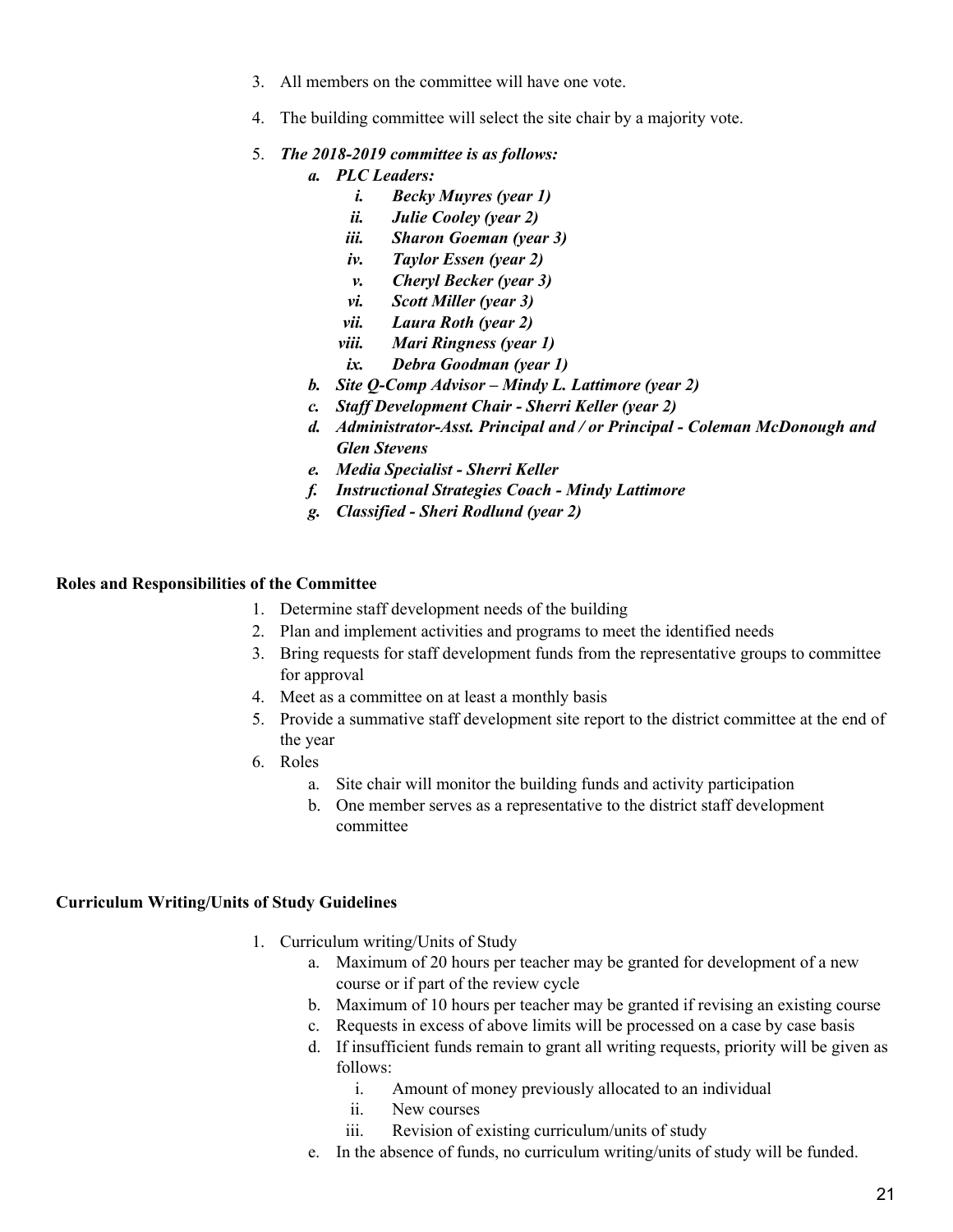2. Unless required by administration, salary for weekends and summer conferences, classes and meetings will not be paid

### **Expectations for Sharing Knowledge and Curriculum**

- 1. Following a staff development experience, the staff member will participate in one of the following:
	- a. Notify other staff members in similar assignments, of the experience and share information gained.
	- b. Be willing to present information at a future staff development workshop.
	- c. Other method of sharing approved by building committee.
- 2. Curriculum that is developed will be shared with other members of the staff who are assigned to the same course.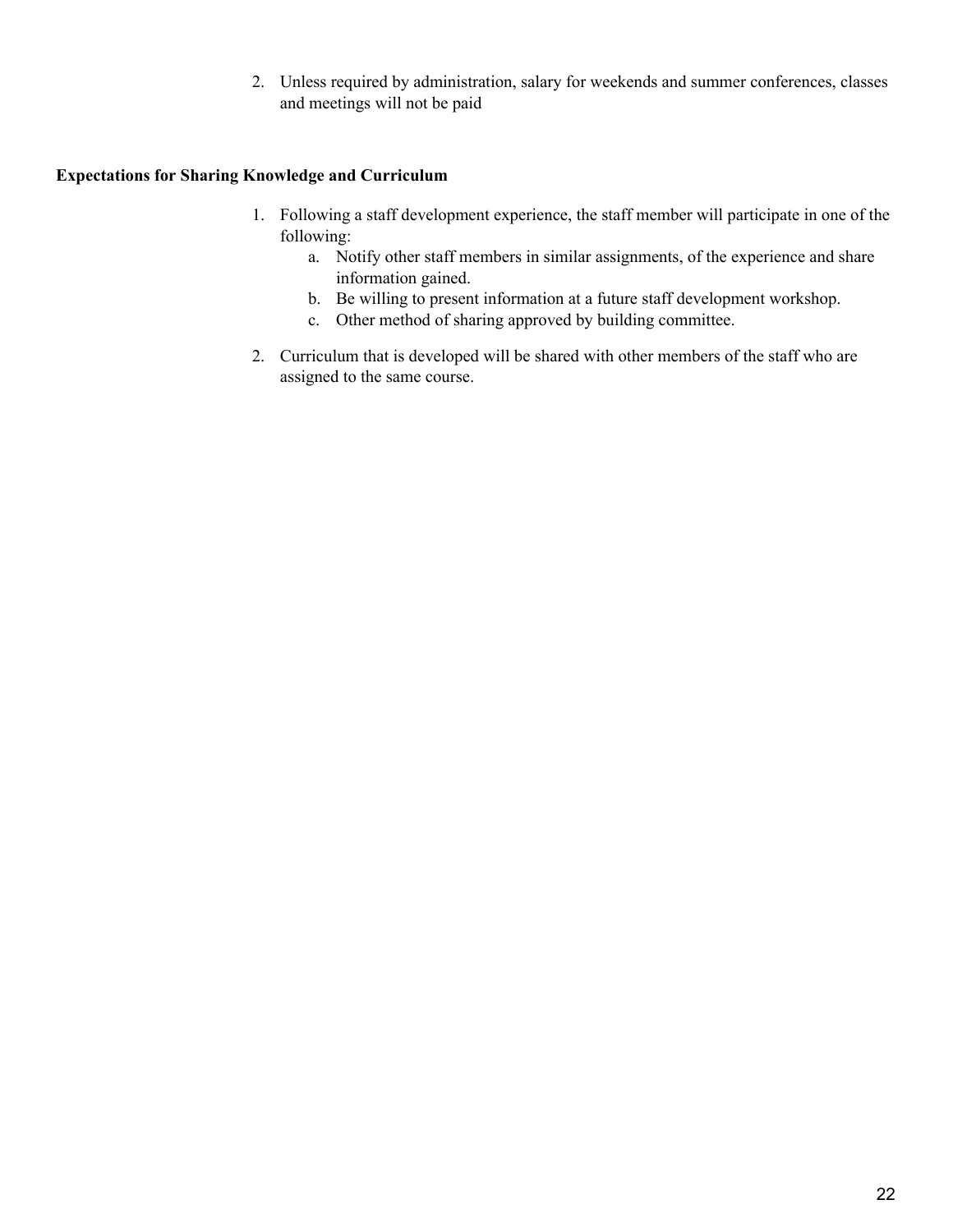#### **APPENDIX B**

#### **Minnesota Statute**

#### 122A.60 STAFF DEVELOPMENT PROGRAM.

(This section has been affected by law enacted during the 2016 legislative session. [Less](https://www.revisor.mn.gov/statutes/?id=122a.60#) info

#### [122A.60](https://www.revisor.mn.gov/statutes/?id=122a.60#stat.122A.60.4) subd. 4 has been amended by [Chapter](https://www.revisor.mn.gov/laws/?id=189&year=2016&type=0#laws.24.16.0) 189, Article 24, Section 16

#### Subdivision 1.Staff development committee.

A school board must use the revenue authorized in section [122A.61](https://www.revisor.mn.gov/statutes?id=122A.61#stat.122A.61) for in-service education for programs under section 120B.22, [subdivision](https://www.revisor.mn.gov/statutes?id=120B.22#stat.120B.22.2) 2, or for staff development plans under this section. The board must establish an advisory staff development committee to develop the plan, assist site professional development teams in developing a site plan consistent with the goals of the plan, and evaluate staff development efforts at the site level. A majority of the advisory committee and the site professional development team must be teachers representing various grade levels, subject areas, and special education. The advisory committee must also include nonteaching staff, parents, and administrators.

Subd. 1a.Effective staff development activities. (a) Staff development activities must:

(1) focus on the school classroom and research-based strategies that improve student learning;

(2) provide opportunities for teachers to practice and improve their instructional skills over time;

(3) provide opportunities for teachers to use student data as part of their daily work to increase student achievement;

(4) enhance teacher content knowledge and instructional skills, including to accommodate the delivery of digital and blended learning and curriculum and engage students with technology;

(5) align with state and local academic standards;

(6) provide opportunities to build professional relationships, foster collaboration among principals and staff who

provide instruction, and provide opportunities for teacher-to-teacher mentoring; and

(7) align with the plan of the district or site for an alternative teacher professional pay system.

Staff development activities may include curriculum development and curriculum training programs, and activities that provide teachers and other members of site-based teams training to enhance team performance. The school district also may implement other staff development activities required by law and activities associated with professional teacher compensation models.

(b) Release time provided for teachers to supervise students on field trips and school activities, or independent tasks not associated with enhancing the teacher's knowledge and instructional skills, such as preparing report cards, calculating grades, or organizing classroom materials, may not be counted as staff development time that is financed with staff development reserved revenue under section [122A.61.](https://www.revisor.mn.gov/statutes?id=122A.61#stat.122A.61)

#### Subd. 2.Contents of plan.

The plan must include the staff development outcomes under subdivision 3, the means to achieve the outcomes, and procedures for evaluating progress at each school site toward meeting education outcomes, consistent with relicensure requirements under section [122A.18,](https://www.revisor.mn.gov/statutes?id=122A.18#stat.122A.18) subdivision 4. The plan also must:

(1) support stable and productive professional communities achieved through ongoing and schoolwide progress and growth in teaching practice;

(2) emphasize coaching, professional learning communities, classroom action research, and other job-embedded models;

(3) maintain a strong subject matter focus premised on students' learning goals;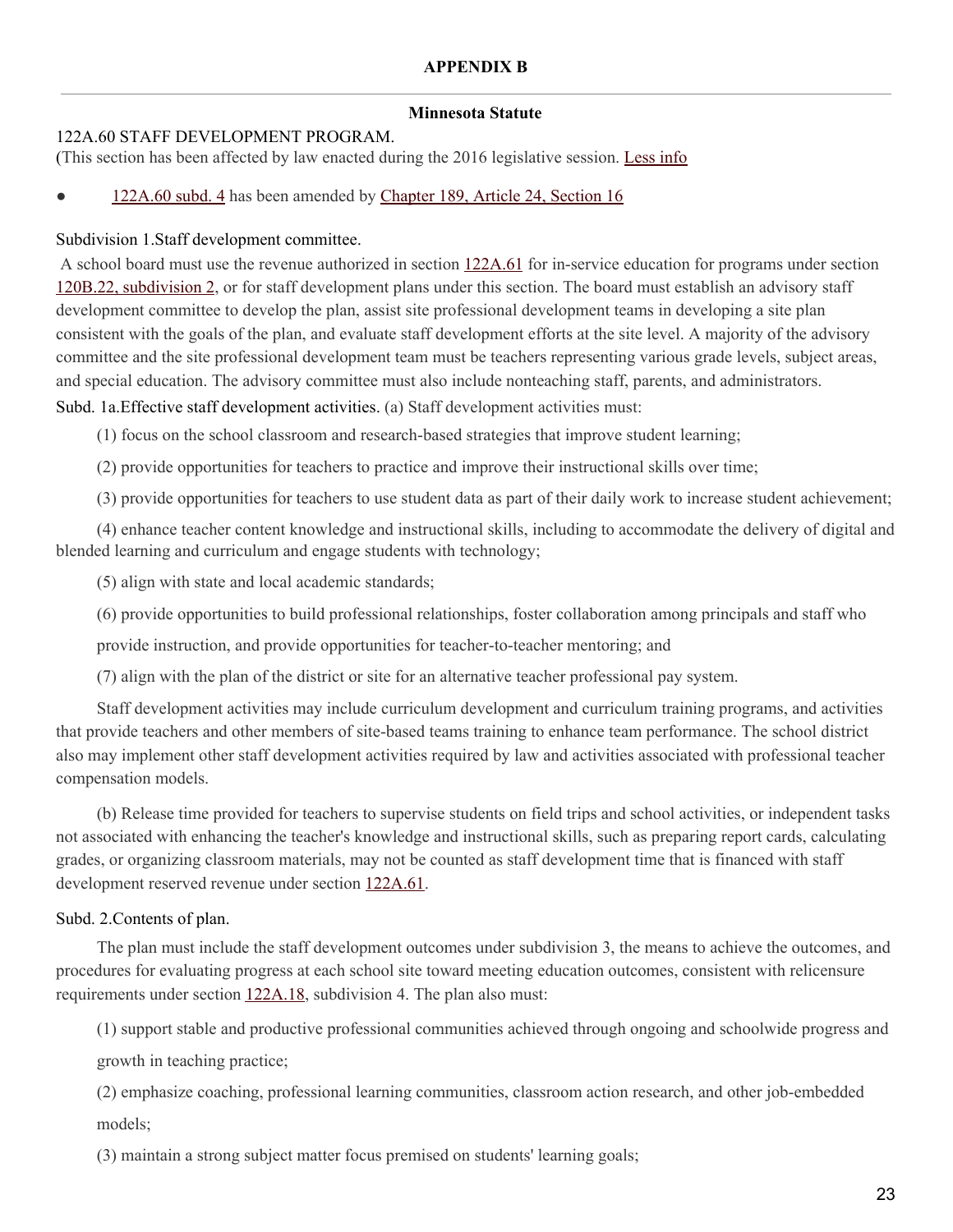(4) ensure specialized preparation and learning about issues related to teaching English learners and students with special needs; and

(5) reinforce national and state standards of effective teaching practice.

#### Subd. 3.Staff development outcomes.

The advisory staff development committee must adopt a staff development plan for improving student achievement. The plan must be consistent with education outcomes that the school board determines. The plan must include ongoing staff development activities that contribute toward continuous improvement in achievement of the following goals:

(1) improve student achievement of state and local education standards in all areas of the curriculum by using best practices methods;

(2) effectively meet the needs of a diverse student population, including at-risk children, children with disabilities, and

gifted children, within the regular classroom and other settings;

(3) provide an inclusive curriculum for a racially, ethnically, and culturally diverse student population that is consistent

with the state education diversity rule and the district's education diversity plan;

(4) improve staff collaboration and develop mentoring and peer coaching programs for teachers new to the school or district;

(5) effectively teach and model violence prevention policy and curriculum that address early intervention alternatives,

issues of harassment, and teach nonviolent alternatives for conflict resolution;

(6) effectively deliver digital and blended learning and curriculum and engage students with technology; and

(7) provide teachers and other members of site-based management teams with appropriate management and financial management skills.

#### Subd. 4.Staff development report.

The district and site staff development committees shall write a report of staff development activities and expenditures for the previous year. The report, signed by the district superintendent and staff development chair, must include assessment and evaluation data indicating progress toward district and site staff development goals based on teaching and learning outcomes, including the percentage of teachers and other staff involved in instruction who participate in effective staff development activities under subdivision 3 as part of the district's world's best workforce report under section 120B.11, subdivision 5.

(b) The report must break down expenditures for:

(1) curriculum development and curriculum training programs; and

(2) staff development training models, workshops, and conferences, and the cost of releasing teachers or providing substitute teachers for staff development purposes.

The report also must indicate whether the expenditures were incurred at the district level or the school site level, and whether the school site expenditures were made possible by grants to school sites that demonstrate exemplary use of allocated staff development revenue. These expenditures must be reported using the uniform financial and accounting and reporting standards.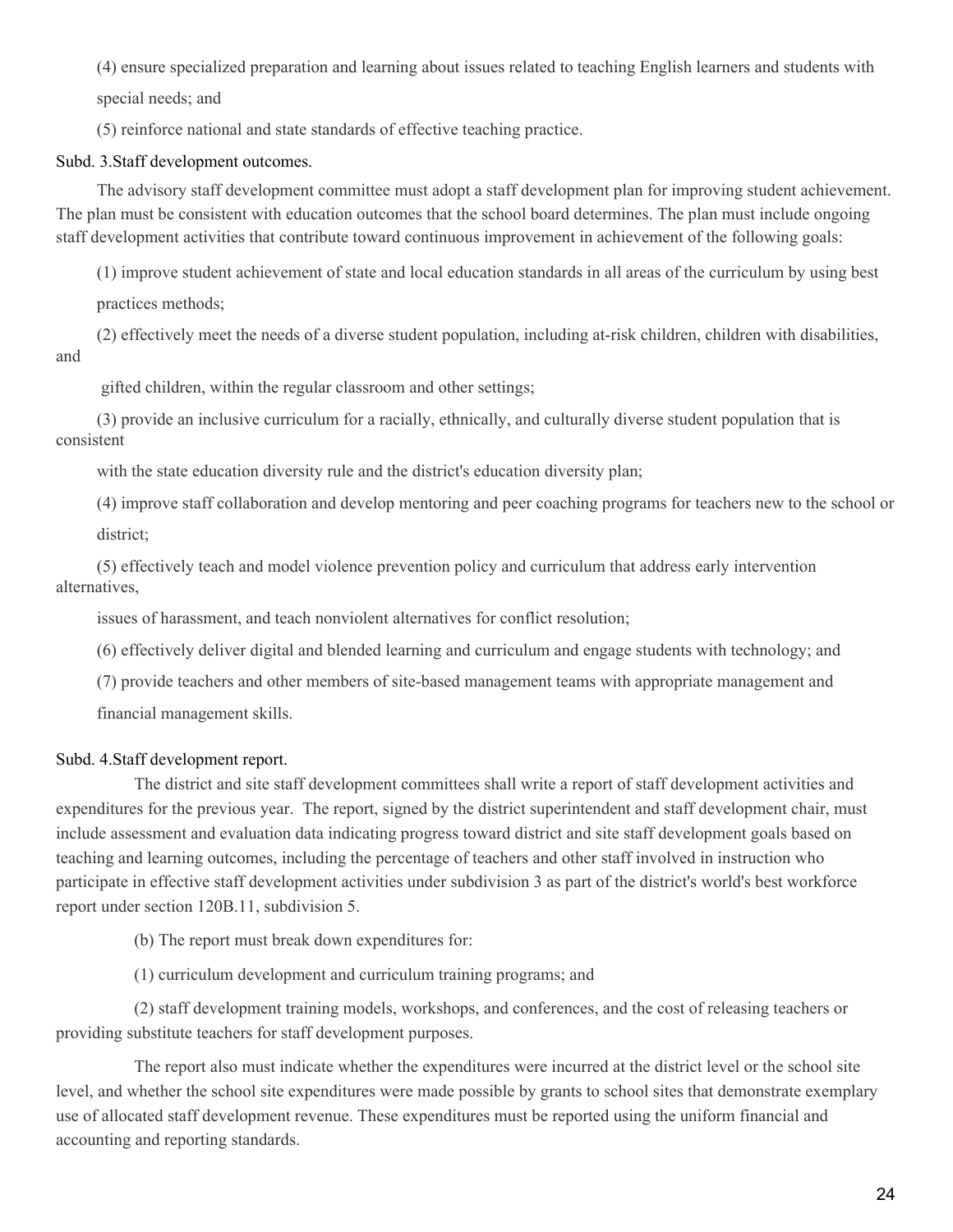Source: <https://www.revisor.mn.gov/statutes/?id=122A.60>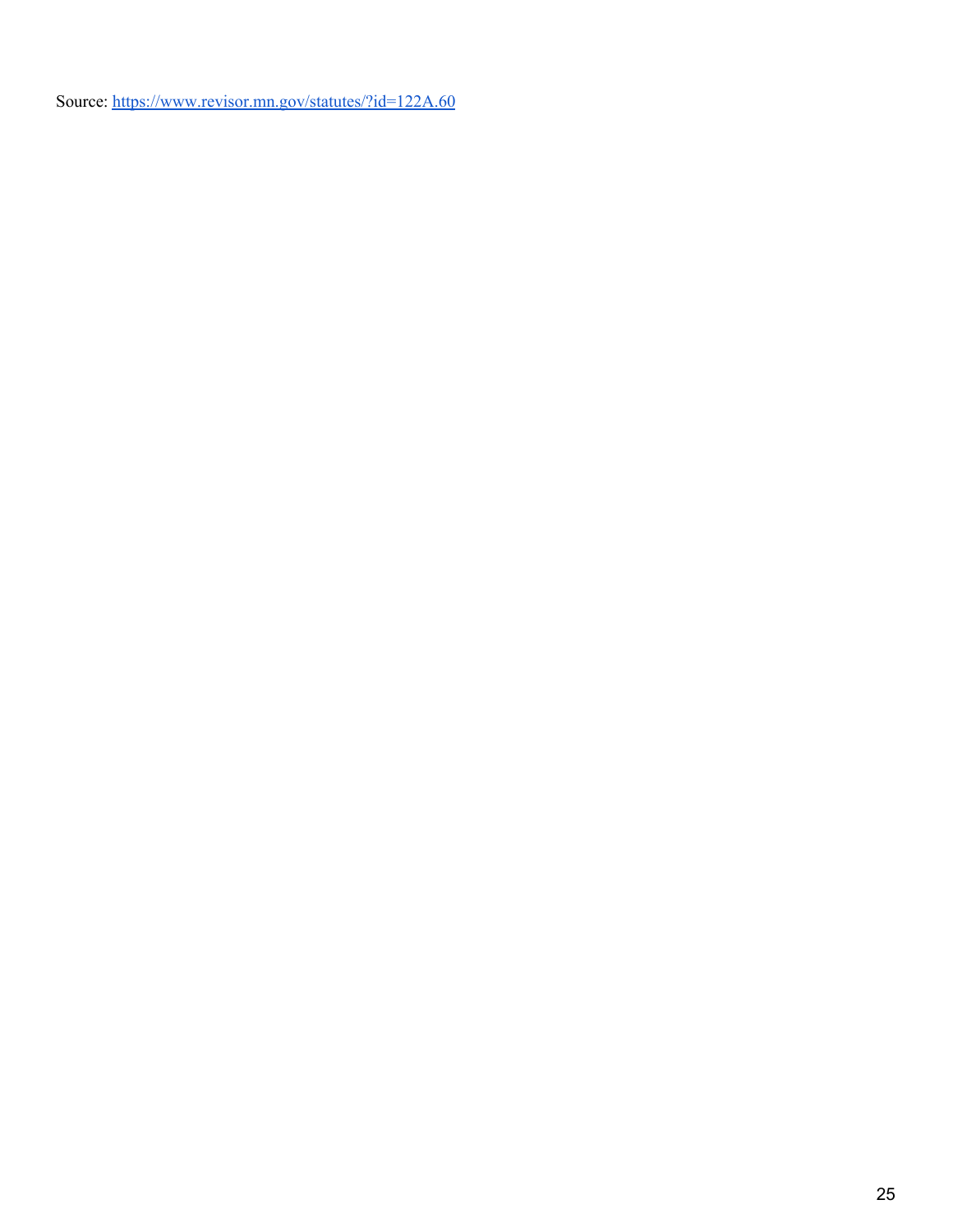#### **APPENDIX C**

**Standards for Professional Learning (Learning Forward, 2013) (formerly, National Staff Development Council)** is the third iteration of standards outlining the characteristics of professional learning that lead to effective teaching practices, supportive leadership, and improved student results. Learning Forward, with the contribution of 40 professional associations and education organizations, developed the Standards for Professional Learning. The standards make explicit that the purpose of professional learning is for educators to develop the knowledge, skills, practices, and dispositions they need to help students perform at higher levels. The standards are not a prescription for how education leaders and public officials should address all the challenges related to improving the performance of educators and their students. Instead, the standards focus on one critical issue -- professional learning.

Learning [Communities:](http://www.learningforward.org/standards/learningcommunities/index.cfm) Professional learning that increases educator effectiveness and results for all students occurs within learning communities committed to continuous improvement, collective responsibility, and goal alignment.

[Leadership:](http://www.learningforward.org/standards/leadership/index.cfm) Professional learning that increases educator effectiveness and results for all students requires skillful leaders who develop capacity, advocate, and create support systems for professional learning.

[Resources:](http://www.learningforward.org/standards/resources/index.cfm) Professional learning that increases educator effectiveness and results for all students requires prioritizing, monitoring, and coordinating resources for educator learning.

[Data:](http://www.learningforward.org/standards/data/index.cfm) Professional learning that increases educator effectiveness and results for all students uses a variety of sources and types of student, educator, and system data to plan, assess, and evaluate professional learning.

[Learning](http://www.learningforward.org/standards/learningdesigns/index.cfm) Designs: Professional learning that increases educator effectiveness and results for all students integrates theories, research, and models of human learning to achieve its intended outcomes.

[Implementation:](http://www.learningforward.org/standards/implementation/index.cfm) Professional learning that increases educator effectiveness and results for all students applies research on change and sustains support for implementation of professional learning for long term change.

[Outcomes:](http://www.learningforward.org/standards/outcomes/index.cfm) Professional learning that increases educator effectiveness and results for all students aligns its outcomes with educator performance and student curriculum standards.

Source: <http://learningforward.org/standards#.UktuU4ako9n>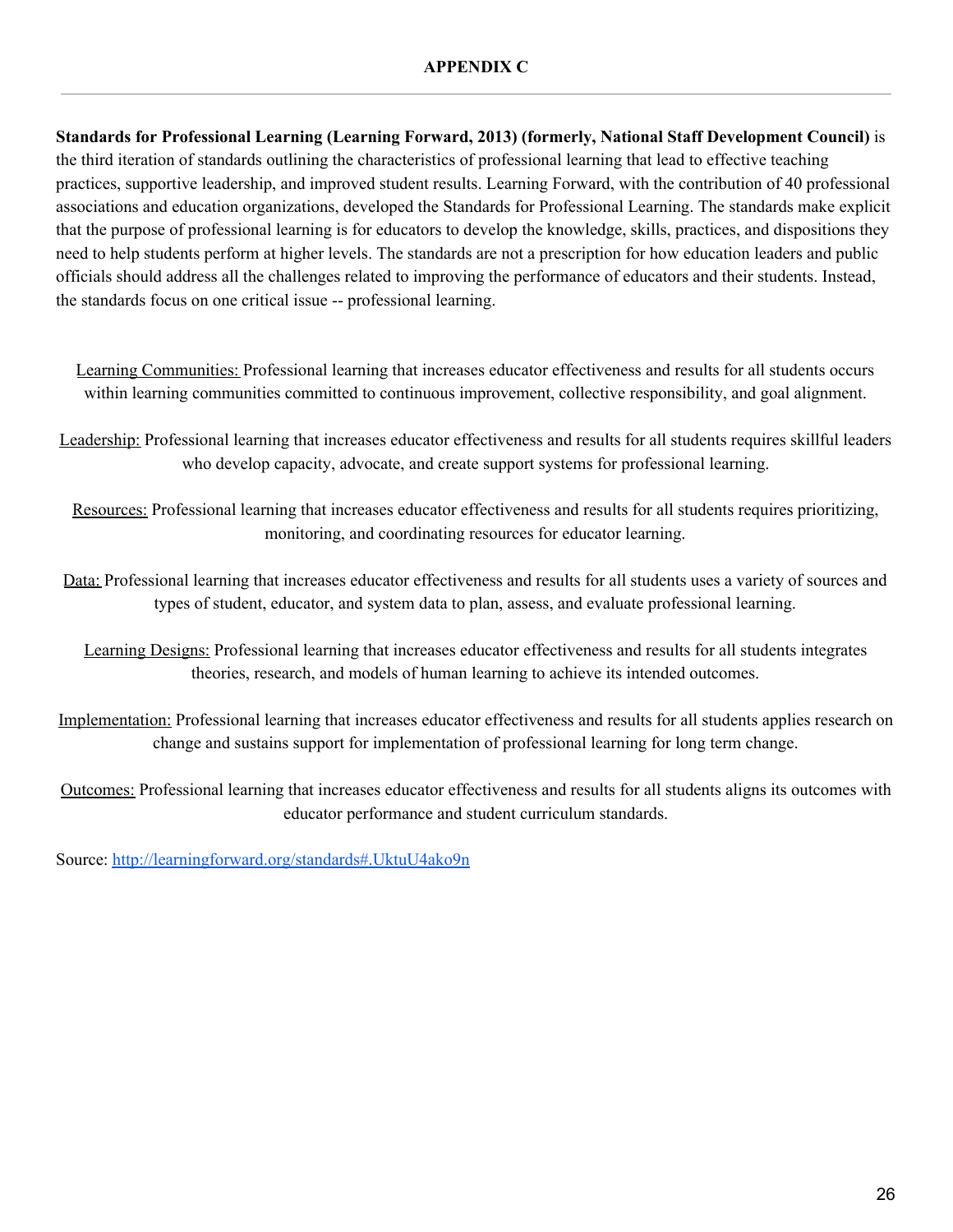The Technology Self Assessment Tool for Teachers is designed for staff to self- assess their current implementation of technology tools in support of instructional best practices to prepare all learners for success in school and life. Teachers will use the results of the survey to guide them in creating a professional goal in the area of technology. Versions of this survey will be created for different employee groups in the district. Survey will be given to staff to measure growth and to assist the Staff Development Committees, District Instructional Support and Technology Teams in planning ongoing professional development.